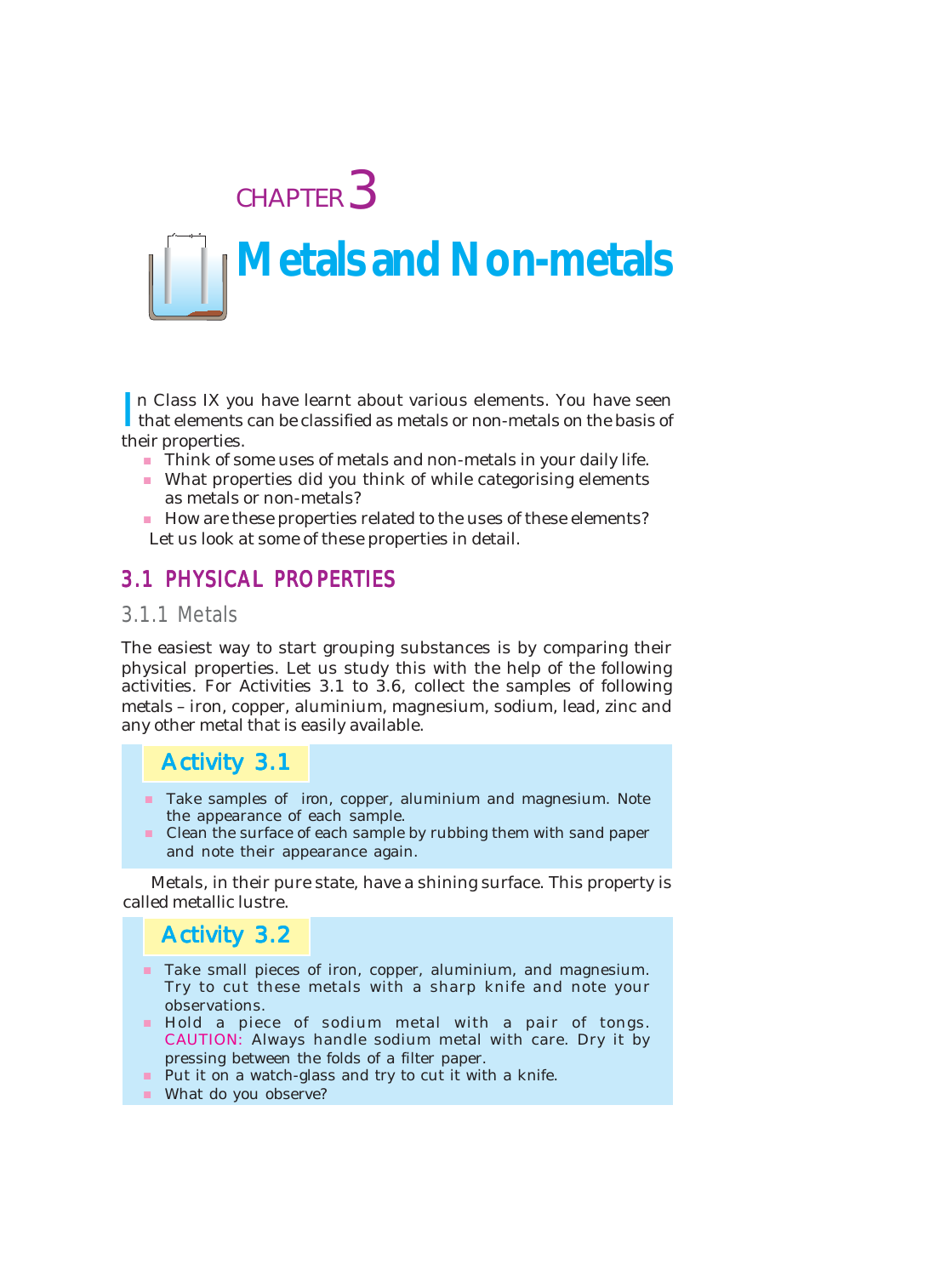You will find that metals are generally hard. The hardness varies from metal to metal.

### Activity 3.3

- Take pieces of iron, zinc, lead and copper.
- **Place any one metal on a block of iron and strike it four or five** times with a hammer. What do you observe?
- Repeat with other metals.
- Record the change in the shape of these metals.

You will find that some metals can be beaten into thin sheets. This property is called malleability. Did you know that gold and silver are the most malleable metals?

### Activity 3.4

- **Consider some metals such as iron, copper, aluminium, lead, etc.**
- Which of the above metals are also available in the form of wires?

The ability of metals to be drawn into thin wires is called ductility. Gold is the most ductile metal. You will be surprised to know that a wire of about 2 km length can be drawn from one gram of gold.

It is because of their malleability and ductility that metals can be given different shapes according to our needs.

Can you name some metals that are used for making cooking vessels? Do you know why these metals are used for making vessels? Let us do the following Activity to find out the answer.



#### *Figure 3.1 Metals are good conductors of heat.*

The above activity shows that metals are good conductors of heat and have high melting points. The best conductors of heat are silver and copper. Lead and mercury are comparatively poor conductors of heat.

Do metals also conduct electricity? Let us find out.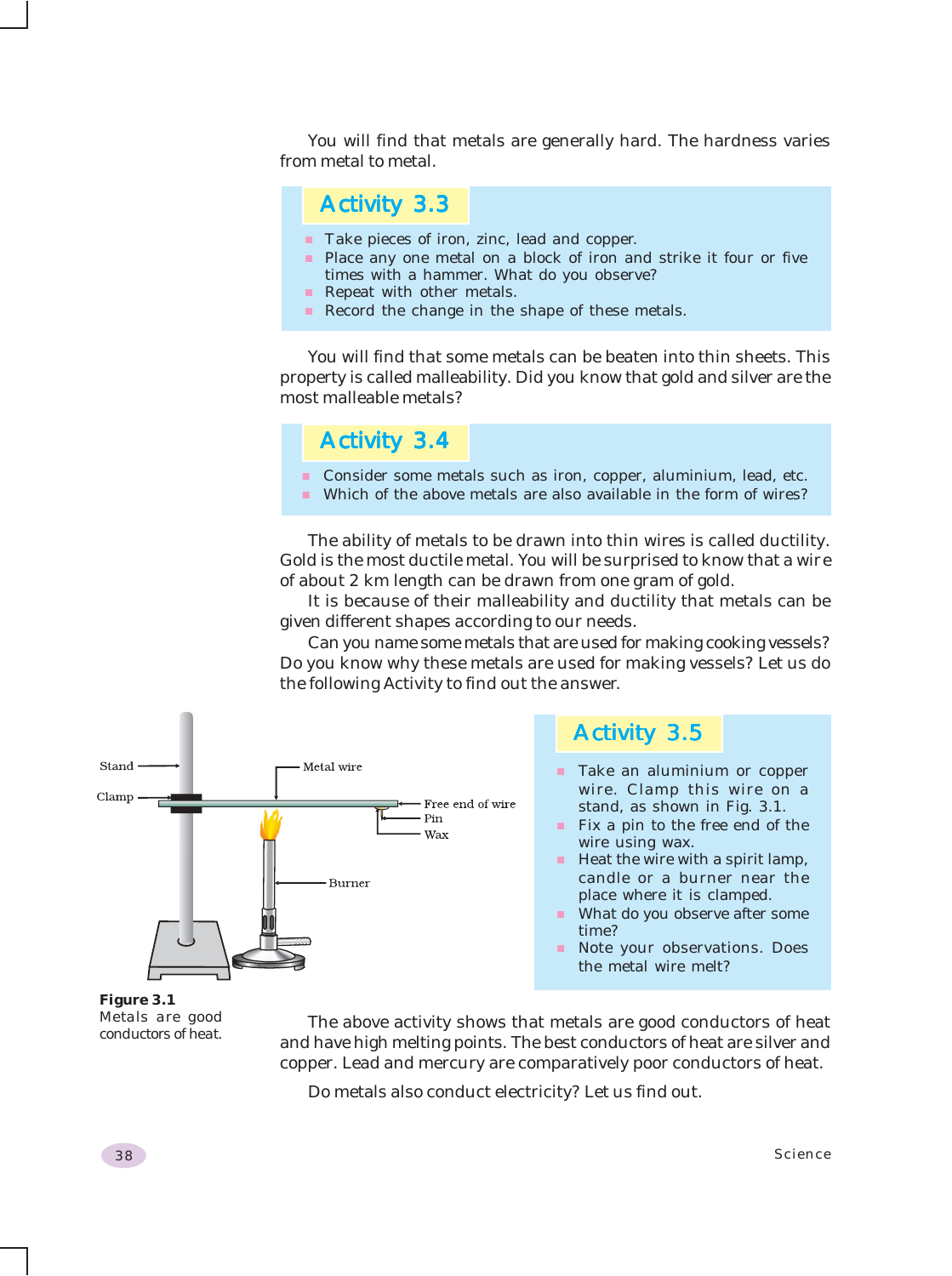### Activity 3.6

- Set up an electric circuit as shown in Fig.  $3.2$ .
- Place the metal to be tested in the circuit between terminals A and B as shown.
- Does the bulb glow? What does this indicate?

You must have seen that the wires that carry current in your homes have a coating of polyvinylchloride (PVC) or a rubber-like material. Why are electric wires coated with such substances?

What happens when metals strike a hard surface? Do they produce a sound? The metals that produce a sound on striking a hard surface are said to be sonorous. Can you now say why school bells are made of metals?



*Figure 3.2 Metals are good conductors of electricity.*

### 3.1.2 Non-metals

In the previous Class you have learnt that there are very few non-metals as compared to metals. Some of the examples of non-metals are carbon, sulphur, iodine, oxygen, hydrogen, etc. The non-metals are either solids or gases except bromine which is a liquid.

Do non-metals also have physical properties similar to that of metals? Let us find out.

### Activity 3.7

- **Collect samples of carbon (coal or graphite), sulphur and iodine.**
- Carry out the Activities 3.1 to 3.6 with these non-metals and record your observations.

Compile your observations regarding metals and non-metals in Table 3.1.

**Table 3.1**

|  | surface | Element Symbol   Type of   Hardness   Malleability   Ductility |  | <b>Conduction</b><br><b>Heat   Electricity</b> | Sonority |
|--|---------|----------------------------------------------------------------|--|------------------------------------------------|----------|
|  |         |                                                                |  |                                                |          |

On the bases of the observations recorded in Table 3.1, discuss the general physical properties of metals and non-metals in the class. You must have concluded that we cannot group elements according to their physical properties alone, as there are many exceptions. For example –

(i) All metals except mercury exist as solids at room temperature. In Activity 3.5, you have observed that metals have high melting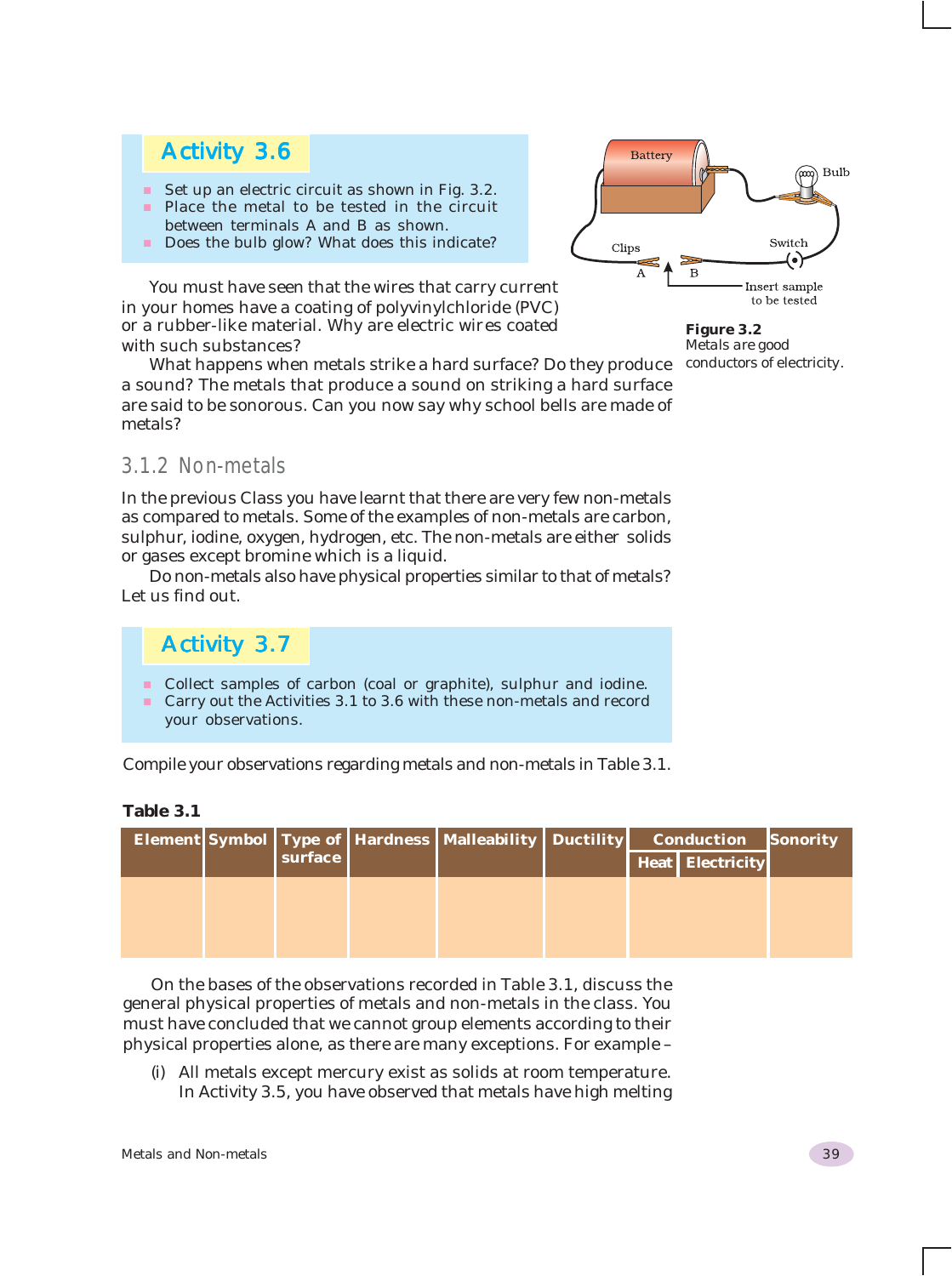points but gallium and caesium have very low melting points. These two metals will melt if you keep them on your palm.

- (ii) Iodine is a non-metal but it is lustrous.
- (iii) Carbon is a non-metal that can exist in different forms. Each form is called an allotrope. Diamond, an allotrope of carbon, is the hardest natural substance known and has a very high melting and boiling point. Graphite, another allotrope of carbon, is a conductor of electricity.
- (iv) Alkali metals (lithium, sodium, potassium) are so soft that they can be cut with a knife. They have low densities and low melting points.

Elements can be more clearly classified as metals and non-metals on the basis of their chemical properties.

### Activity 3.8

- **Take a magnesium ribbon and some sulphur powder.**
- **Burn the magnesium ribbon. Collect the ashes formed and dissolve** them in water.
- **Test the resultant solution with both red and blue litmus paper.**
- In Is the product formed on burning magnesium acidic or basic?
- Now burn sulphur powder. Place a test tube over the burning sulphur to collect the fumes produced.
- Add some water to the above test tube and shake.
- **Test this solution with blue and red litmus paper.**
- In Is the product formed on burning sulphur acidic or basic?
- Can you write equations for these reactions?

 Most non-metals produce acidic oxides when dissolve in water. On the other hand, most metals, give rise to basic oxides. You will be learning more about these metal oxides in the next section.



### 3.2 CHEMICAL PROPERTIES OF METALS

We will learn about the chemical properties of metals in the following Sections 3.2.1 to 3.2.4. For this, collect the samples of following metals – aluminium, copper, iron, lead, magnesium, zinc and sodium.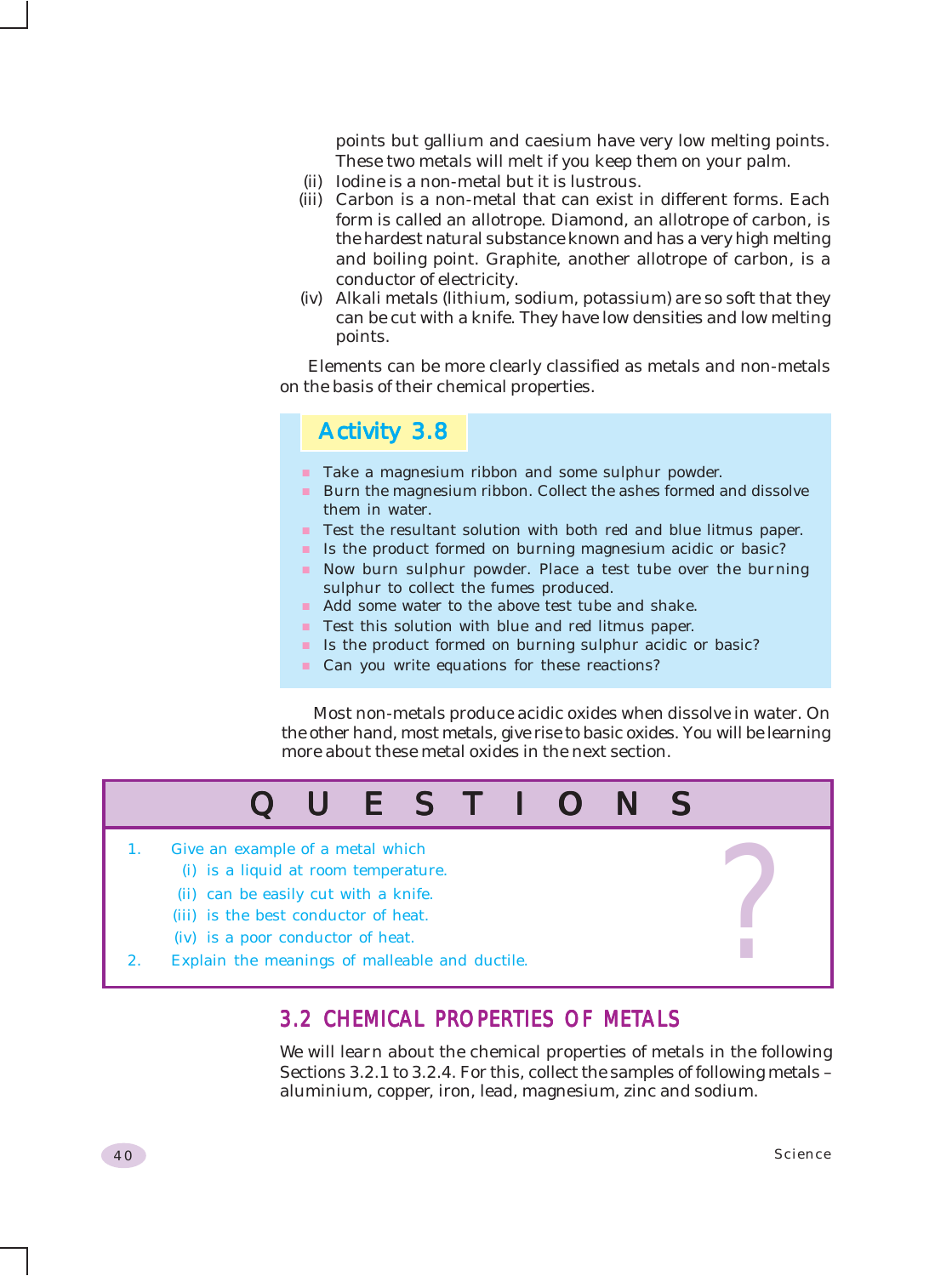### 3.2.1 What happens when Metals are burnt in Air?

You have seen in Activity 3.8 that magnesium burns in air with a dazzling white flame. Do all metals react in the same manner? Let us check by performing the following Activity.

### Activity 3.9

CAUTION: The following activity needs the teacher's assistance. It would be better if students wear eye protection.

- Hold any of the samples taken above with a pair of tongs and try burning over a flame. Repeat with the other metal samples.
- Collect the product if formed.
- **Let the products and the metal surface cool down.**
- **Which metals burn easily?**
- What flame colour did you observe when the metal burnt?
- How does the metal surface appear after burning?
- **Arrange the metals in the decreasing order of their reactivity** towards oxygen.
- Are the products soluble in water?

Almost all metals combine with oxygen to form metal oxides.

Metal + Oxygen  $\rightarrow$  Metal oxide

 For example, when copper is heated in air, it combines with oxygen to form copper(II) oxide, a black oxide.

 $2Cu + O_2 \rightarrow 2CuO$ <br>(Copper) (Coppe (Copper(II) oxide)

Similarly, aluminium forms aluminium oxide.

4Al +  $3O_2 \rightarrow 2Al_2O_3$ <br>(Aluminium) (Alumin (Aluminium) (Aluminium oxide)

Recall from Chapter 2, how copper oxide reacts with hydrochloric acid. We have learnt that metal oxides are basic in nature. But some metal oxides, such as aluminium oxide, zinc oxide, etc., show both acidic as well as basic behaviour. Such metal oxides which react with both acids as well as bases to produce salts and water are known as amphoteric oxides. Aluminium oxide reacts in the following manner with acids and bases –

 $\text{Al}_2\text{O}_3 + 6\text{HCl} \rightarrow 2\text{AlCl}_3 + 3\text{H}_2\text{O}$  $\text{Al}_2\text{O}_3$  + 2NaOH  $\rightarrow$  2NaAlO<sub>2</sub> + H<sub>2</sub>O (Sodium aluminate)

 Most metal oxides are insoluble in water but some of these dissolve in water to form alkalis. Sodium oxide and potassium oxide dissolve in water to produce alkalis as follows –

 $Na<sub>2</sub>O(s) + H<sub>2</sub>O(l) \rightarrow 2NaOH(aq)$  $K_2O(s)$  +  $H_2O(l) \rightarrow 2KOH(aq)$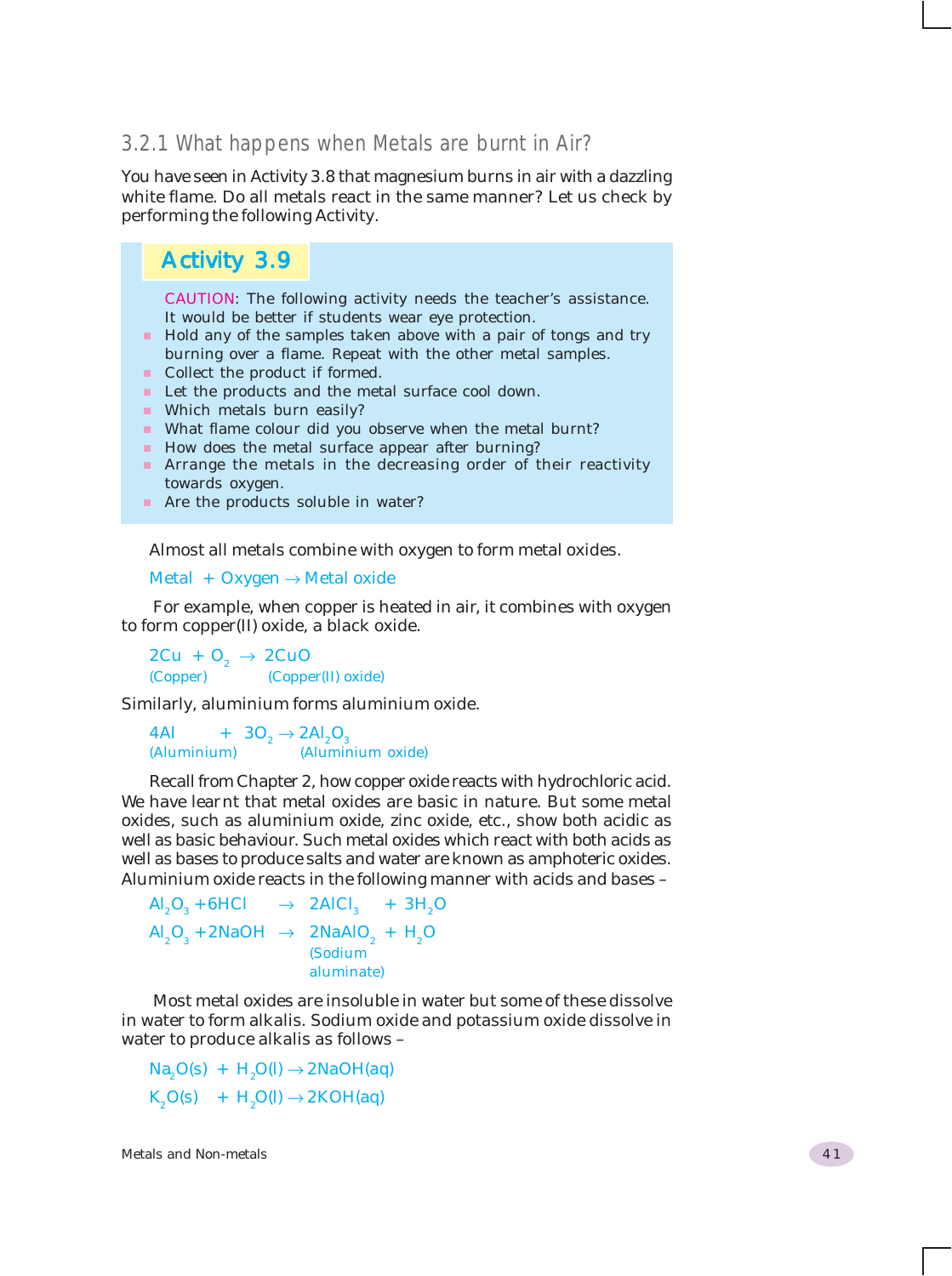We have observed in Activity 3.9 that all metals do not react with oxygen at the same rate. Different metals show different reactivities towards oxygen. Metals such as potassium and sodium react so vigorously that they catch fire if kept in the open. Hence, to protect them and to prevent accidental fires, they are kept immersed in kerosene oil. At ordinary temperature, the surfaces of metals such as magnesium, aluminium, zinc, lead, etc., are covered with a thin layer of oxide. The protective oxide layer prevents the metal from further oxidation. Iron does not burn on heating but iron filings burn vigorously when sprinkled in the flame of the burner. Copper does not burn, but the hot metal is coated with a black coloured layer of copper(II) oxide. Silver and gold do not react with oxygen even at high temperatures.

### 

Anodising is a process of forming a thick oxide layer of aluminium. Aluminium develops a thin oxide layer when exposed to air. This aluminium oxide coat makes it resistant to further corrosion. The resistance can be improved further by making the oxide layer thicker. During anodising, a clean aluminium article is made the anode and is electrolysed with dilute sulphuric acid. The oxygen gas evolved at the anode reacts with aluminium to make a thicker protective oxide layer. This oxide layer can be dyed easily to give aluminium articles an attractive finish.

> After performing Activity 3.9, you must have observed that sodium is the most reactive of the samples of metals taken here. The reaction of magnesium is less vigorous implying that it is not as reactive as sodium. But burning in oxygen does not help us to decide about the reactivity of zinc, iron, copper or lead. Let us see some more reactions to arrive at a conclusion about the order of reactivity of these metals.

### 3.2.2 What happens when Metals react with Water?

### Activity 3.10

CAUTION: This Activity needs the teacher's assistance.

- **Collect the samples of the same metals as in Activity 3.9.**
- Put small pieces of the samples separately in beakers half-filled with cold water.
- Which metals reacted with cold water? Arrange them in the increasing order of their reactivity with cold water.
- Did any metal produce fire on water?
- Does any metal start floating after some time?
- **Put the metals that did not react with cold water in beakers** half-filled with hot water.
- For the metals that did not react with hot water, arrange the apparatus as shown in Fig. 3.3 and observe their reaction with steam.
- Which metals did not react even with steam?
- **Arrange the metals in the decreasing order of reactivity with water.**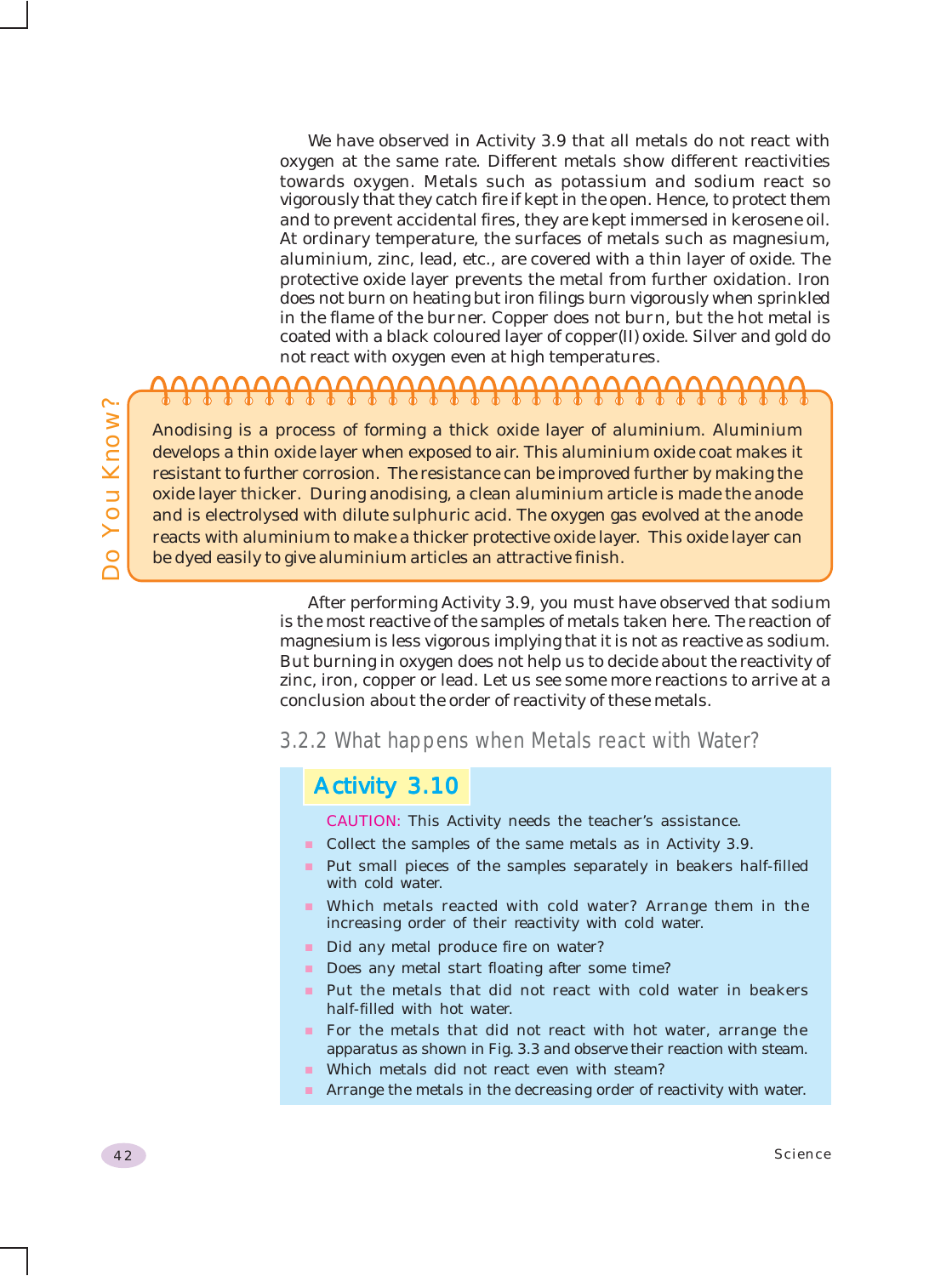

*Figure 3.3 Action of steam on a metal*

Metals react with water and produce a metal oxide and hydrogen gas. Metal oxides that are soluble in water dissolve in it to further form metal hydroxide. But all metals do not react with water.

Metal  $+$  Water  $\rightarrow$  Metal oxide + Hydrogen Metal oxide + Water  $\rightarrow$  Metal hydroxide

Metals like potassium and sodium react violently with cold water. In case of sodium and potassium, the reaction is so violent and exothermic that the evolved hydrogen immediately catches fire.

 $2K(s) + 2H_2O(l) \rightarrow 2KOH(aq) + H_2(g) + heat energy$  $2\text{Na(s)} + 2\text{H}_2\text{O(l)} \rightarrow 2\text{NaOH(aq)} + \text{H}_2\text{(g)} + \text{heat energy}$ 

The reaction of calcium with water is less violent. The heat evolved is not sufficient for the hydrogen to catch fire.

 $Ca(s) + 2H<sub>2</sub>O(l) \rightarrow Ca(OH)<sub>2</sub>(aq) + H<sub>2</sub>(g)$ 

Calcium starts floating because the bubbles of hydrogen gas formed stick to the surface of the metal.

Magnesium does not react with cold water. It reacts with hot water to form magnesium hydroxide and hydrogen. It also starts floating due to the bubbles of hydrogen gas sticking to its surface.

Metals like aluminium, iron and zinc do not react either with cold or hot water. But they react with steam to form the metal oxide and hydrogen.

 $2\text{Al}(s) + 3\text{H}_2\text{O}(g) \rightarrow \text{Al}_2\text{O}_3(s) + 3\text{H}_2(g)$  $3Fe(s) + 4H<sub>2</sub>O(g) \rightarrow Fe<sub>3</sub>O<sub>4</sub>(s) + 4H<sub>2</sub>(g)$ 

Metals such as lead, copper, silver and gold do not react with water at all.

3.2.3 What happens when Metals react with Acids?

You have already learnt that metals react with acids to give a salt and hydrogen gas.

Metals and Non-metals 43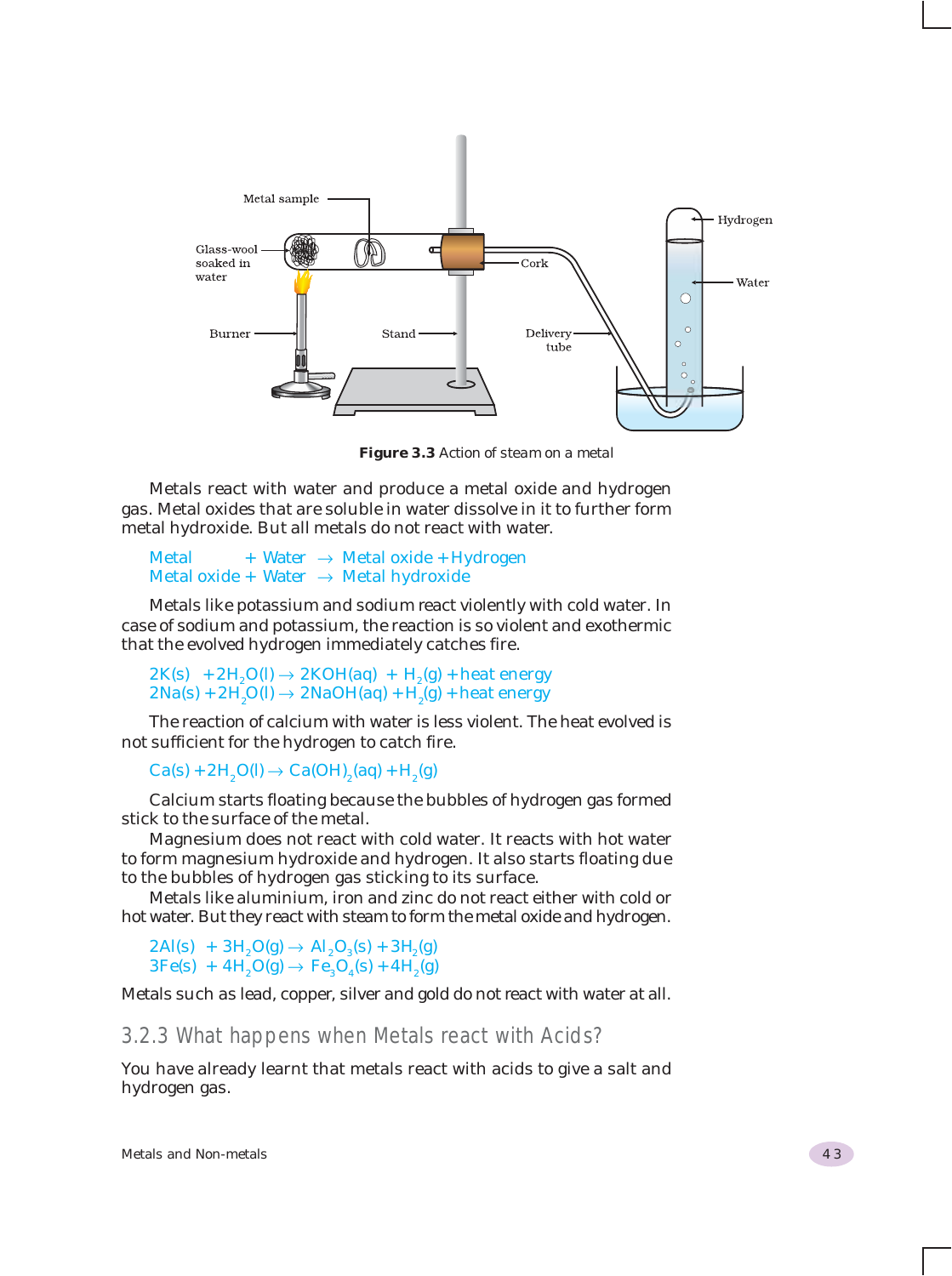#### Metal + Dilute acid  $\rightarrow$  Salt + Hydrogen

But do all metals react in the same manner? Let us find out.

### Activity 3.11

- **Collect all the metal samples except sodium and potassium again.** If the samples are tarnished, rub them clean with sand paper. CAUTION: Do not take sodium and potassium as they react vigorously even with cold water.
- Put the samples separately in test tubes containing dilute hydrochloric acid.
- Suspend thermometers in the test tubes, so that their bulbs are dipped in the acid.
- **Observe the rate of formation of bubbles carefully.**
- Which metals reacted vigorously with dilute hydrochloric acid?
- With which metal did you record the highest temperature?
- **Arrange the metals in the decreasing order of reactivity with dilute** acids.

Write equations for the reactions of magnesium, aluminium, zinc and iron with dilute hydrochloric acid.

Hydrogen gas is not evolved when a metal reacts with nitric acid. It is because HNO $_{_3}$  is a strong oxidising agent. It oxidises the  $\rm H_{_2}$  produced to water and itself gets reduced to any of the nitrogen oxides  $(N_2O, NO,$ NO<sub>2</sub>). But magnesium (Mg) and manganese (Mn) react with very dilute  $\text{HNO}_3^{\text{}}$  to evolve  $\text{H}_2^{\text{}}$  gas.

You must have observed in Activity 3.11, that the rate of formation of bubbles was the fastest in the case of magnesium. The reaction was also the most exothermic in this case. The reactivity decreases in the order Mg > Al > Zn > Fe. In the case of copper, no bubbles were seen and the temperature also remained unchanged. This shows that copper does not react with dilute HCl.

## <del>77777777777777777</del>

*Aqua regia,* (Latin for 'royal water') is a freshly prepared mixture of concentrated hydrochloric acid and concentrated nitric acid in the ratio of 3:1. It can dissolve gold, even though neither of these acids can do so alone. *Aqua regia* is a highly corrosive, fuming liquid. It is one of the few reagents that is able to dissolve gold and platinum.

> 3.2.4 How do Metals react with Solutions of other Metal Salts?

### Activity 3.12

- Take a clean wire of copper and an iron nail.
- **Put the copper wire in a solution of iron sulphate and the iron** nail in a solution of copper sulphate taken in test tubes (Fig. 3.4).
- Record your observations after 20 minutes.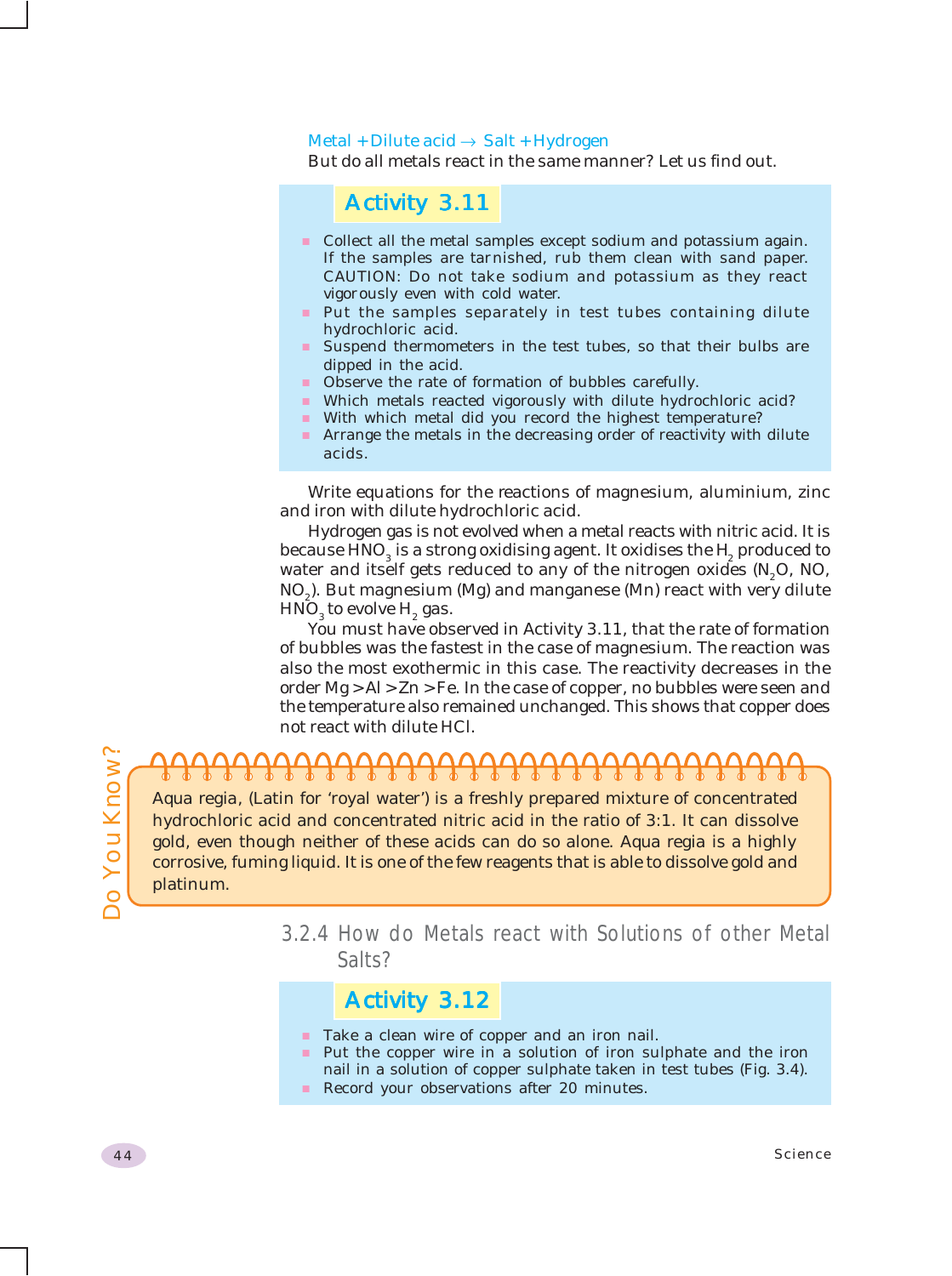- In which test tube did you find that a reaction has occurred?
- **On what basis can you say that a reaction has actually taken** place?
- Can you correlate your observations for the Activities 3.9, 3.10 and 3.11?
- Write a balanced chemical equation for the reaction that has taken place.
- Name the type of reaction.

Reactive metals can displace less reactive metals from their compounds in solution or molten form.

We have seen in the previous sections that all metals are not equally reactive. We checked the reactivity of various metals with oxygen, water and acids. But all metals do not react with these reagents. So we were not able to put all the metal samples we had collected in decreasing order of their reactivity. Displacement reactions studied in Chapter 1 give better evidence about the reactivity of metals. It is simple and easy if metal A displaces metal B from its solution, it is more reactive than B.



Metal A + Salt solution of  $B \rightarrow S$ alt solution of A + Metal B

Which metal, copper or iron, is more reactive according to your observations in Activity 3.12?

### 3.2.5 The Reactivity Series

The reactivity series is a list of metals arranged in the order of their decreasing activities. After performing displacement experiments (Activities 1.9 and 3.12), the following series, (Table 3.2) known as the reactivity or activity series has been developed.

|  |  |  | <b>Table 3.2</b> Activity series: Relative reactivities of metals |  |
|--|--|--|-------------------------------------------------------------------|--|
|--|--|--|-------------------------------------------------------------------|--|

| K              | Potassium        | Most reactive               |
|----------------|------------------|-----------------------------|
| Na             | Sodium           |                             |
| Ca             | Calcium          |                             |
| Mg             | <b>Magnesium</b> |                             |
| Al             | Aluminium        |                             |
| Zn             | Zinc.            | <b>Reactivity decreases</b> |
| Fe             | Iron             |                             |
| P <sub>b</sub> | Lead             |                             |
| H              | Hydrogen         |                             |
| Cu             | Copper           |                             |
| Hg             | <b>Mercury</b>   |                             |
| Ag             | <b>Silver</b>    |                             |
| Au             | Gold             | Least reactive              |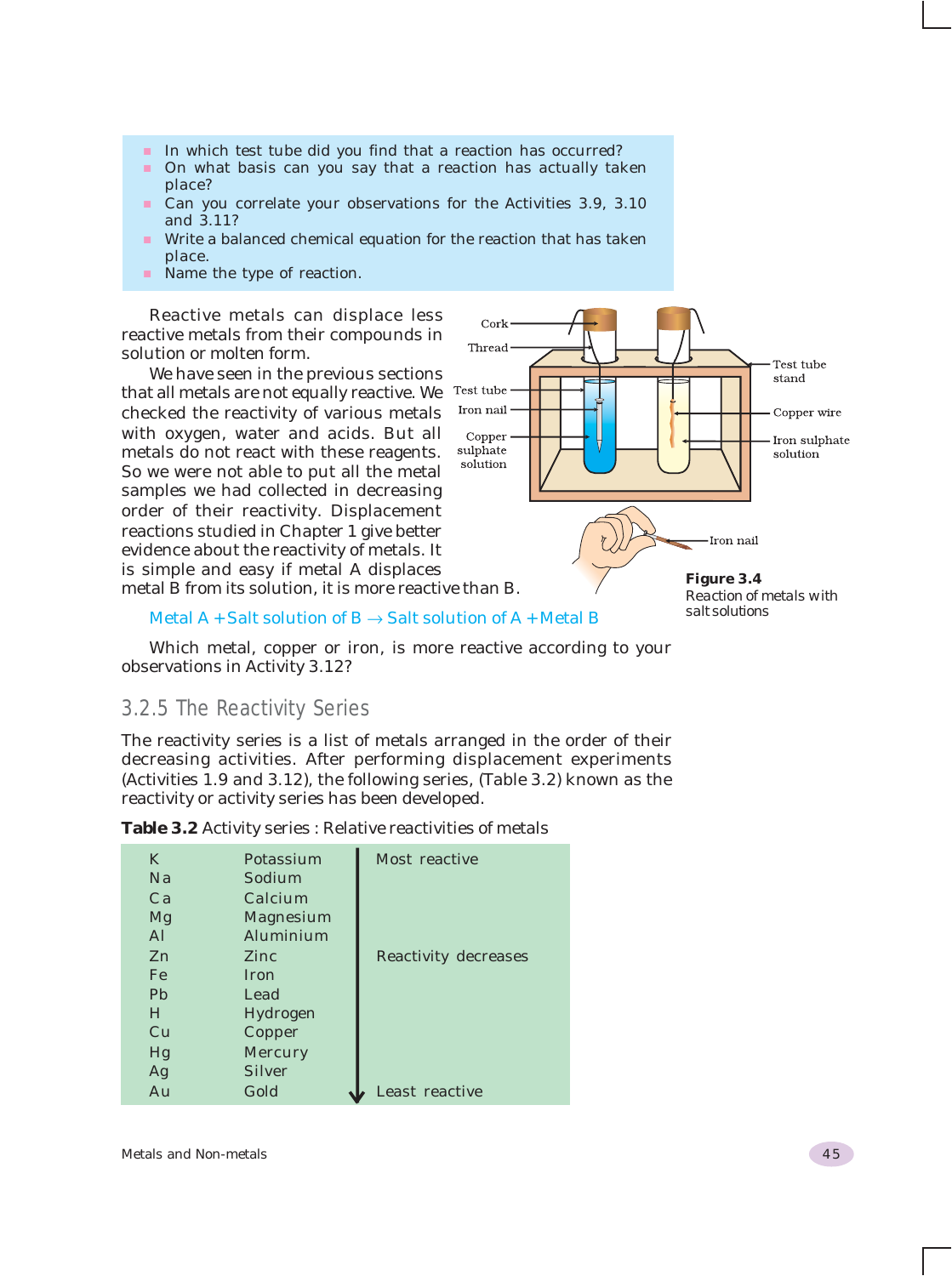### QUESTIONS

- 1. Why is sodium kept immersed in kerosene oil?
- 2. Write equations for the reactions of
	- (i) iron with steam
	- (ii) calcium and potassium with water
- 3. Samples of four metals A, B, C and D were taken and added to the following solution one by one. The results obtained have been tabulated as follows.

|   | Metal   Iron(II) sulphate | <b>Copper(II)</b> sulphate | <b>Zinc sulphate</b> | Silver nitrate      |
|---|---------------------------|----------------------------|----------------------|---------------------|
| A | No reaction               | <b>Displacement</b>        |                      |                     |
| B | <b>Displacement</b>       |                            | No reaction          |                     |
| C | No reaction               | No reaction                | No reaction          | <b>Displacement</b> |
| D | No reaction               | No reaction                | No reaction          | No reaction         |

Use the Table above to answer the following questions about metals A, B, C and D.

- (i) Which is the most reactive metal?
- (ii) What would you observe if B is added to a solution of Copper(II) sulphate?
- (iii) Arrange the metals A, B, C and D in the order of decreasing reactivity.
- 4. Which gas is produced when dilute hydrochloric acid is added to a reactive metal? Write the chemical reaction when iron reacts with dilute  $H<sub>2</sub>SO<sub>4</sub>$ .
- 5. What would you observe when zinc is added to a solution of iron(II) sulphate? Write the chemical reaction that takes place.

### 3.3 HOW DO METALS AND NON-METALS REACT?

In the above activities, you saw the reactions of metals with a number of reagents. Why do metals react in this manner? Let us recall what we learnt about the electronic configuration of elements in Class IX. We learnt that noble gases, which have a completely filled valence shell, show little chemical activity. We, therefore, explain the reactivity of elements as a tendency to attain a completely filled valence shell.

Let us have a look at the electronic configuration of noble gases and some metals and non-metals.

We can see from Table 3.3 that a sodium atom has one electron in its outermost shell. If it loses the electron from its M shell then its L shell now becomes the outermost shell and that has a stable octet. The nucleus of this atom still has 11 protons but the number of electrons has become 10, so there is a net positive charge giving us a sodium cation Na<sup>+</sup>. On the other hand chlorine has seven electrons in its outermost shell

?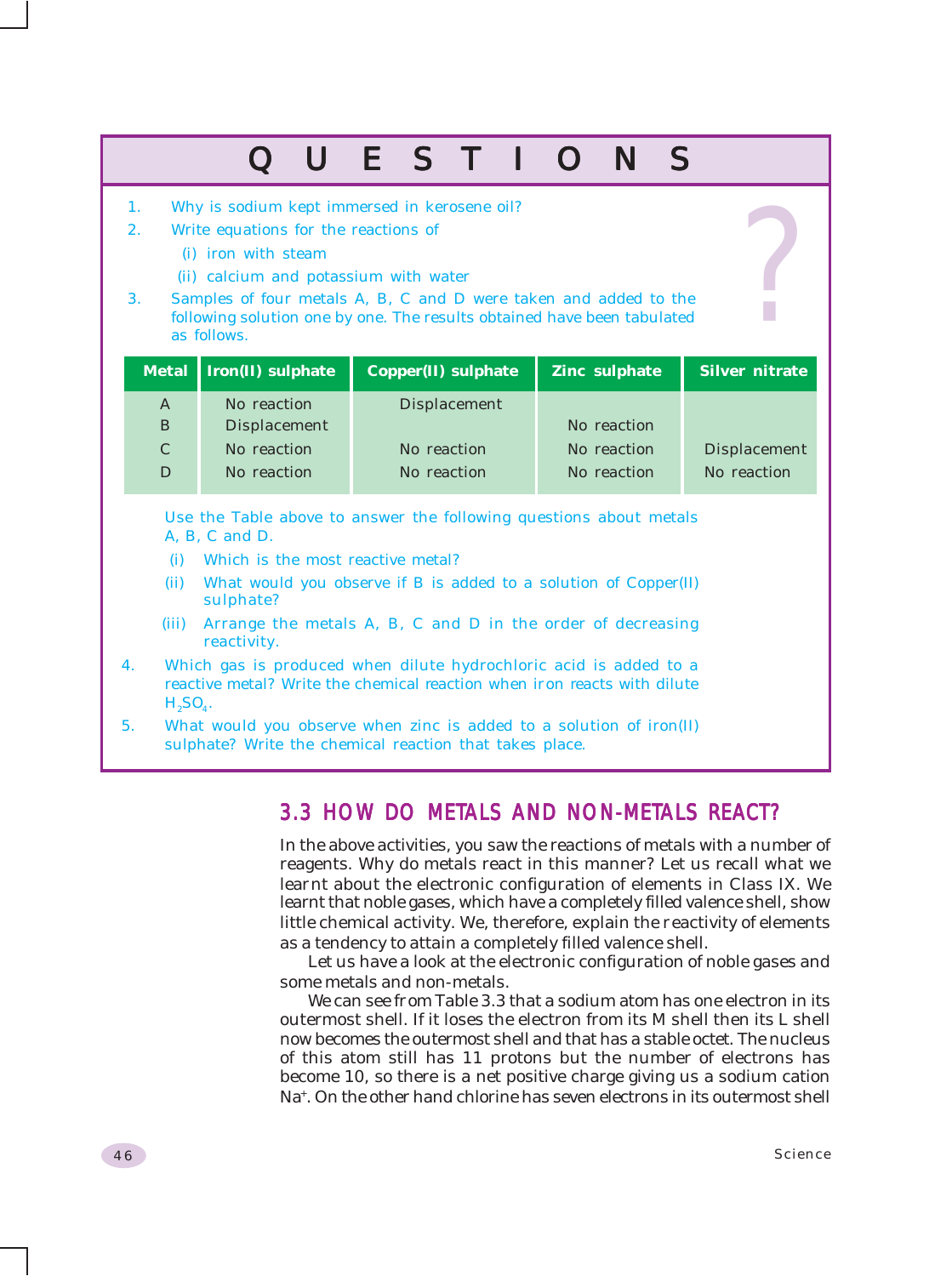| <b>Type of</b><br>element | <b>Element</b> |                |                | <b>Number of</b> | electrons in shells |                |
|---------------------------|----------------|----------------|----------------|------------------|---------------------|----------------|
|                           |                |                | $\mathbf{K}$   | L                | M                   | N              |
| Noble gases               | Helium (He)    | $\overline{2}$ | $\overline{2}$ |                  |                     |                |
|                           | Neon (Ne)      | 10             | $\mathbf{2}$   | 8                |                     |                |
|                           | Argon (Ar)     | 18             | 2 <sup>2</sup> | 8                | 8                   |                |
| <b>Metals</b>             | Sodium (Na)    | 11             | $\overline{2}$ | 8                | $\mathbf{1}$        |                |
|                           | Magnesium (Mg) | 12             | $\overline{2}$ | 8                | $\overline{2}$      |                |
|                           | Aluminium (Al) | 13             | 2 <sup>2</sup> | 8                | 3                   |                |
|                           | Potassium (K)  | 19             | 2 <sup>2</sup> | 8                | 8                   | $\mathbf{1}$   |
|                           | Calcium (Ca)   | 20             | 2 <sup>2</sup> | 8                | 8                   | $\overline{2}$ |
| Non-metals                | Nitrogen (N)   | $\mathcal I$   | $\overline{2}$ | $\overline{5}$   |                     |                |
|                           | Oxygen (O)     | 8              | $\mathbf{2}$   | 6                |                     |                |
|                           | Fluorine (F)   | 9              | 2 <sup>2</sup> | $\tau$           |                     |                |
|                           | Phosphorus (P) | 15             | $\mathbf{2}$   | 8                | $\overline{5}$      |                |
|                           | Sulphur (S)    | 16             | $\mathbf{2}$   | 8                | 6                   |                |
|                           | Chlorine (Cl)  | 17             | $\overline{2}$ | 8                | $\overline{7}$      |                |

**Table 3.3** Electronic configuration of some elements

and it requires one more electron to complete its octet. If sodium and chlorine were to react, the electron lost by sodium could be taken up by chlorine. After gaining an electron, the chlorine atom gets a unit negative charge, because its nucleus has 17 protons and there are 18 electrons in its K, L and M shells. This gives us a chloride anion C1– . So both these elements can have a give-and-take relation between them as follows (Fig. 3.5).



*Figure 3.5 Formation of sodium chloride*

Sodium and chloride ions, being oppositely charged, attract each other and are held by strong electrostatic forces of attraction to exist as sodium chloride (NaCl). It should be noted that sodium chloride does not exist as molecules but aggregates of oppositely charged ions.

Let us see the formation of one more ionic compound, magnesium chloride (Fig. 3.6).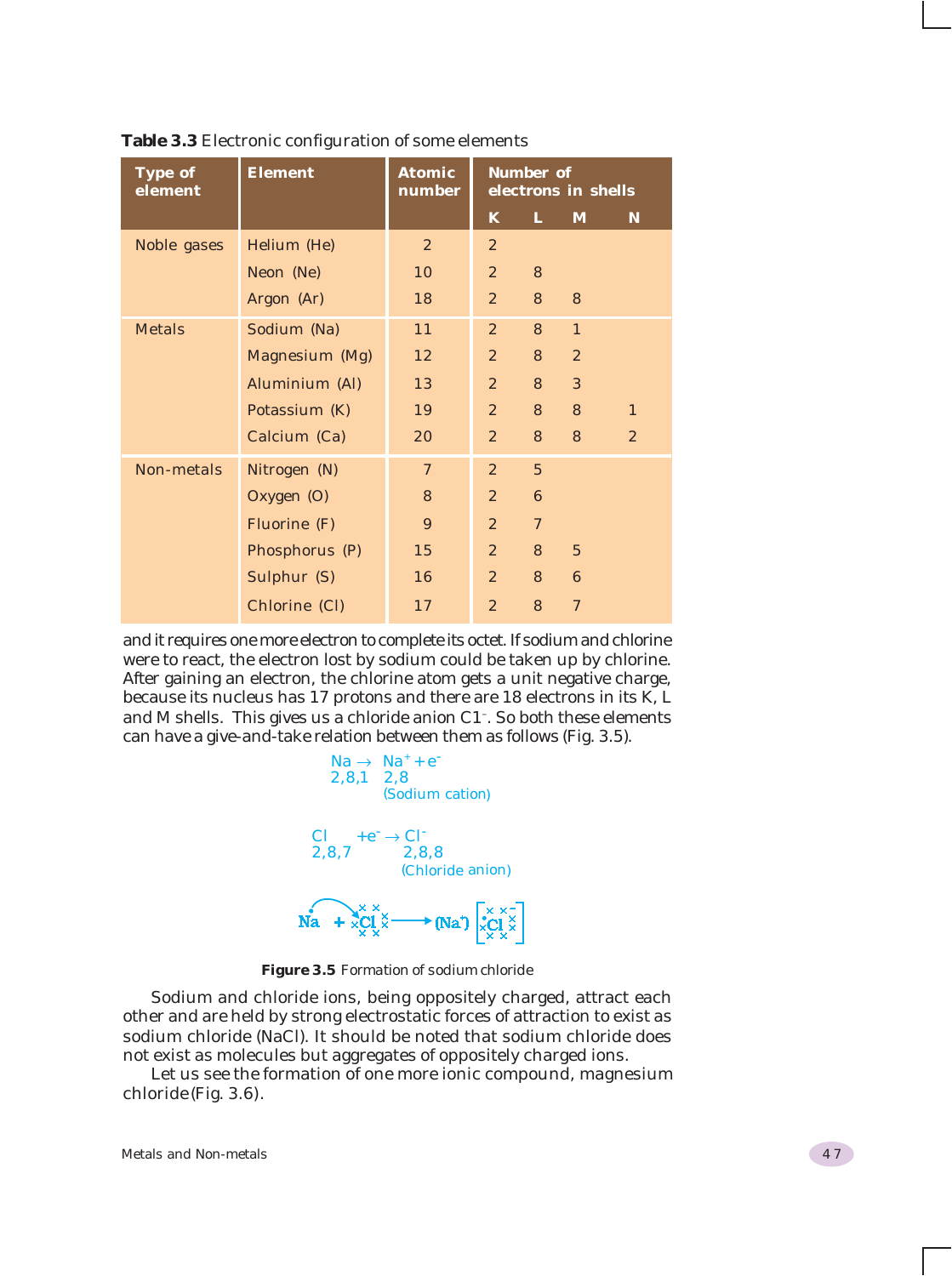

*Figure 3.6 Formation of magnesium chloride*

The compounds formed in this manner by the transfer of electrons from a metal to a non-metal are known as ionic compounds or electrovalent compounds. Can you name the cation and anion present in MgCl $<sub>2</sub>$ ?</sub>

### 3.3.1 Properties of Ionic Compounds

To learn about the properties of ionic compounds, let us perform the following Activity:



*Figure 3.8 Testing the conductivity of a salt solution*

### Activity 3.13

- Take samples of sodium chloride, potassium iodide, barium chloride or any other salt from the science laboratory.
- What is the physical state of these salts?
- Take a small amount of a sample on a metal spatula and heat directly on the flame (Fig. 3.7). Repeat with other samples.
- What did you observe? Did the samples impart any colour to the flame? Do these compounds melt?
- **Try to dissolve the samples in water, petrol and kerosene.** Are they soluble?
- Make a circuit as shown in Fig. 3.8 and insert the electrodes into a solution of one salt. What did you observe? Test the other salt samples too in this manner.
- What is your inference about the nature of these

|  |  |  |  |  |  |  |  |  | Table 3.4 Melting and boiling points of some ionic compounds |
|--|--|--|--|--|--|--|--|--|--------------------------------------------------------------|
|--|--|--|--|--|--|--|--|--|--------------------------------------------------------------|

| <b>Ionic</b><br>compound | <b>Melting point</b><br><b>(K)</b> | <b>Boiling point</b><br>(K) |  |  |  |  |
|--------------------------|------------------------------------|-----------------------------|--|--|--|--|
| <b>NaCl</b>              | 1074                               | 1686                        |  |  |  |  |
| LiCl                     | 887                                | 1600                        |  |  |  |  |
| CaCl <sub>2</sub>        | 1045                               | 1900                        |  |  |  |  |
| CaO                      | 2850                               | 3120                        |  |  |  |  |
| MgCl <sub>2</sub>        | 981                                | 1685                        |  |  |  |  |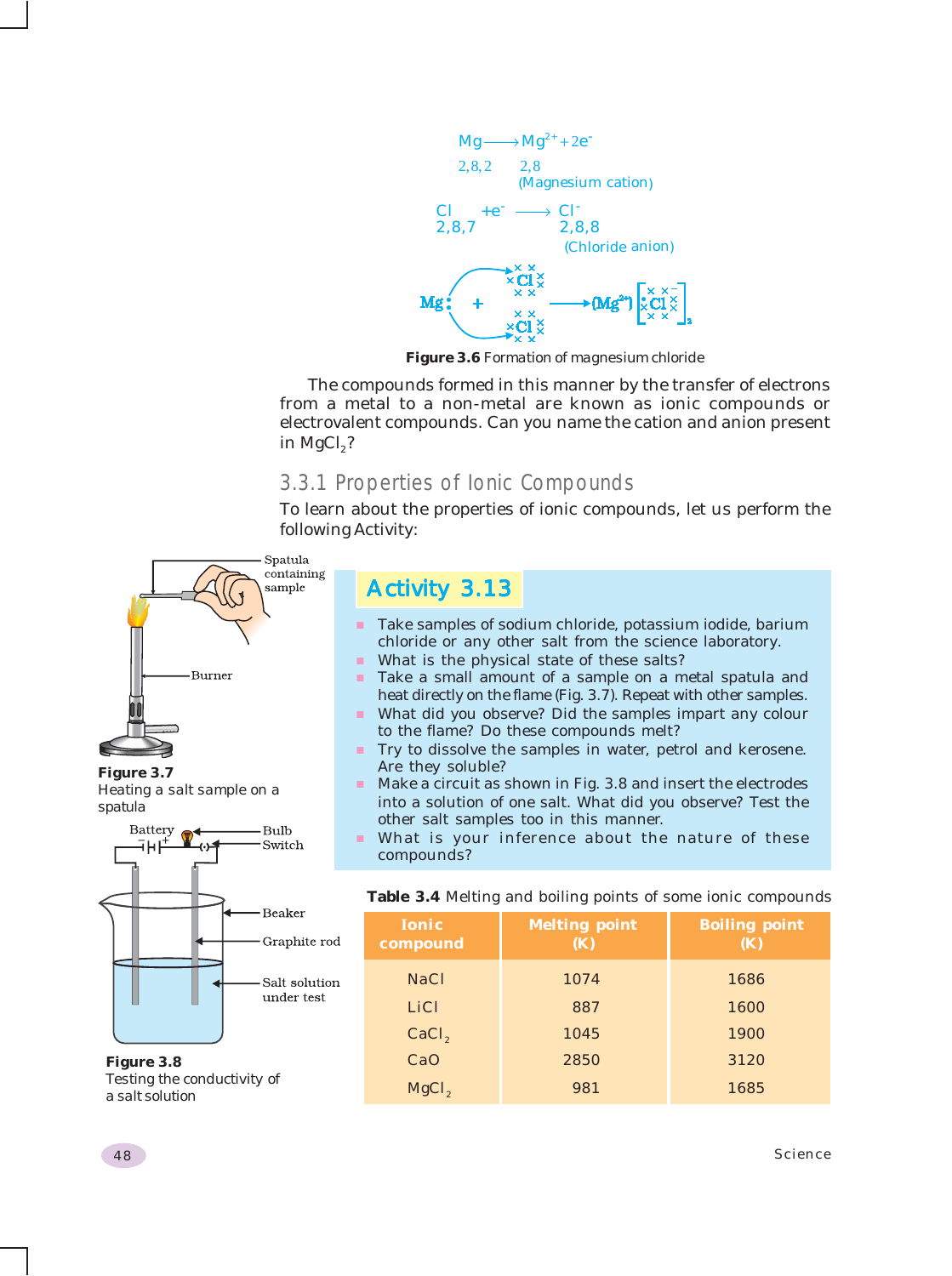You may have observed the following general properties for ionic compounds—

- (i) *Physical nature*: Ionic compounds are solids and are somewhat hard because of the strong force of attraction between the positive and negative ions. These compounds are generally brittle and break into pieces when pressure is applied.
- (ii) *Melting and Boiling points*: Ionic compounds have high melting and boiling points (see Table 3.4). This is because a considerable amount of energy is required to break the strong inter-ionic attraction.
- (iii) *Solubility*: Electrovalent compounds are generally soluble in water and insoluble in solvents such as kerosene, petrol, etc.
- (iv) *Conduction of Electricity*: The conduction of electricity through a solution involves the movement of charged particles. A solution of an ionic compound in water contains ions, which move to the opposite electrodes when electricity is passed through the solution. Ionic compounds in the solid state do not conduct electricity because movement of ions in the solid is not possible due to their rigid structure. But ionic compounds conduct electricity in the molten state. This is possible in the molten state since the elecrostatic forces of attraction between the oppositely charged ions are overcome due to the heat. Thus, the ions move freely and conduct electricity.

### QUESTIONS

- 2. (i) 1. (i) Write the electron-dot structures for sodium, oxygen and magnesium.<br>
(ii) Show the formation of Na<sub>2</sub>O and MgO by the transfer of electrons.<br>
(iii) What are the ions present in these compounds?<br>
2. Why do io magnesium.
	- (ii) Show the formation of  $Na<sub>2</sub>O$  and MgO by the transfer of electrons.
	- (iii) What are the ions present in these compounds?
- 2. Why do ionic compounds have high melting points?

### 3.4 OCCURRENCE OF METALS

The earth's crust is the major source of metals. Seawater also contains some soluble salts such as sodium chloride, magnesium chloride, etc. The elements or compounds, which occur naturally in the earth's crust, are known as minerals. At some places, minerals contain a very high percentage of a particular metal and the metal can be profitably extracted from it. These minerals are called ores.

### 3.4.1 Extraction of Metals

You have learnt about the reactivity series of metals. Having this knowledge, you can easily understand how a metal is extracted from its ore. Some metals are found in the earth's crust in the free state. Some are found in the form of their compounds. The metals at the bottom of the activity series are the least reactive. They are often found in a free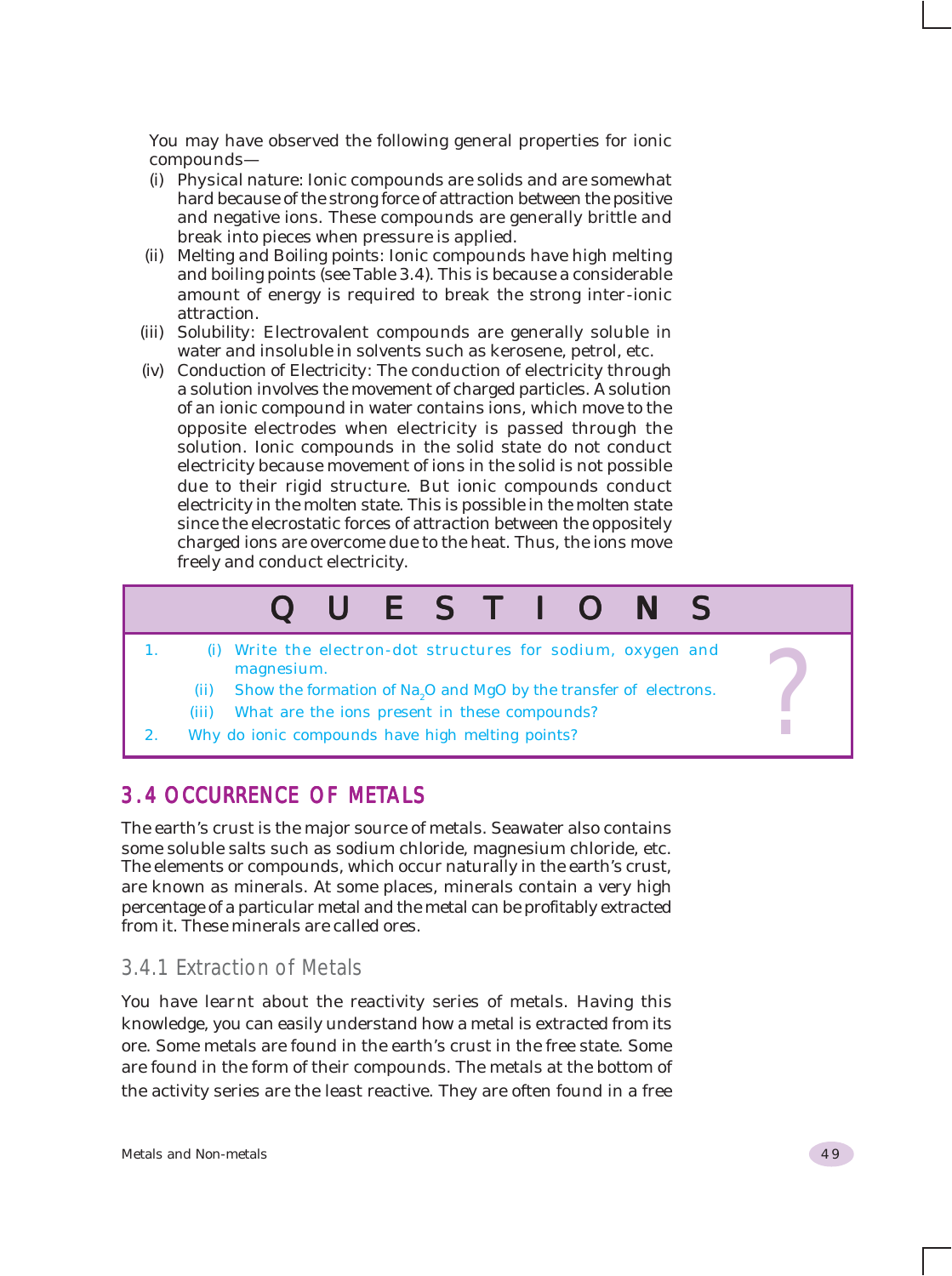

#### *Figure 3.9*

*Activity series and related metallurgy*

state. For example, gold, silver, platinum and copper are found in the free state. Copper and silver are also found in the combined state as their sulphide or oxide ores. The metals at the top of the activity series (K, Na, Ca, Mg and Al) are so reactive that they are never found in nature as free elements. The metals in the middle of the activity series (Zn, Fe, Pb, etc.) are moderately reactive. They are found in the earth's crust mainly as oxides, sulphides or carbonates. You will find that the ores of many metals are oxides. This is because oxygen is a very reactive element and is very abundant on the earth.

Thus on the basis of reactivity, we can group the metals into the following three categories (Fig. 3.9) – (i) Metals of low reactivity; (ii) Metals of medium reactivity; (iii) Metals of high reactivity. Different techniques are to be used for obtaining the metals falling in each category.

Several steps are involved in the extraction of pure metal from ores. A summary of these steps is given in Fig.3.10. Each step is explained in detail in the following sections.



*Figure 3.10 Steps involved in the extraction of metals from ores*

### 3.4.2 Enrichment of Ores

Ores mined from the earth are usually contaminated with large amounts of impurities such as soil, sand, etc., called gangue. The impurities must be removed from the ore prior to the extraction of the metal. The processes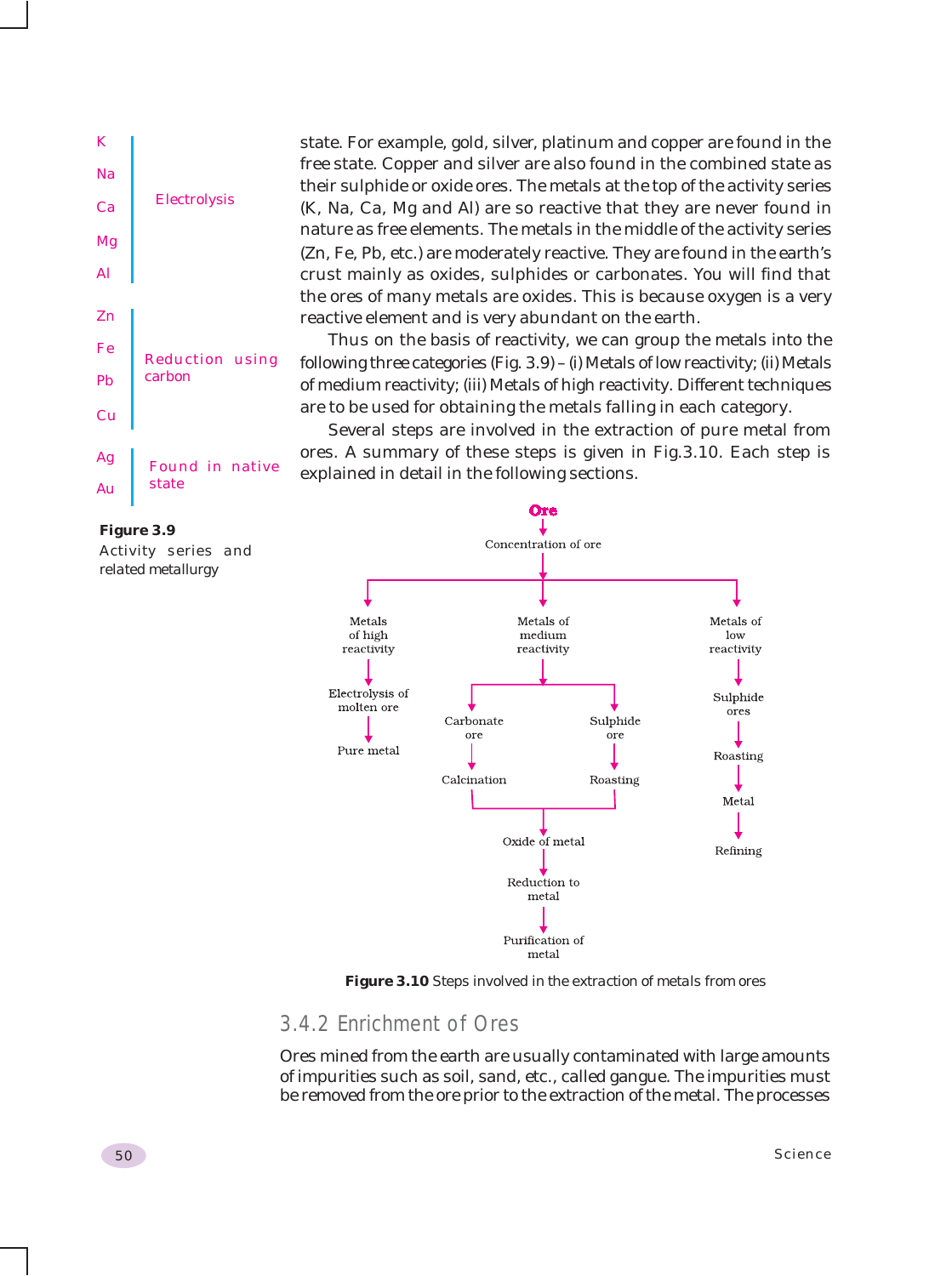used for removing the gangue from the ore are based on the differences between the physical or chemical properties of the gangue and the ore. Different separation techniques are accordingly employed.

### 3.4.3 Extracting Metals Low in the Activity Series

Metals low in the activity series are very unreactive. The oxides of these metals can be reduced to metals by heating alone. For example, cinnabar (HgS) is an ore of mercury. When it is heated in air, it is first converted into mercuric oxide (HgO). Mercuric oxide is then reduced to mercury on further heating.

```
2HgS(s) + 3O_2(g) \xrightarrow{\text{Heat}} 2HgO(s) + 2SO_2(g)
```
 $2HgO(s)$   $\longrightarrow$   $2Hg(l) + O_2(g)$ 

Similarly, copper which is found as  $\mathrm{Cu}_{_2}\mathrm{S}$  in nature can be obtained from its ore by just heating in air.

 $2Cu_2S + 3O_2(g) \xrightarrow{\text{Heat}} 2Cu_2O(s) + 2SO_2(g)$  $2Cu_2O + Cu_2S \xrightarrow{\text{Heat}} 6Cu(s) + SO_2(g)$ 

### 3.4.4 Extracting Metals in the Middle of the Activity Series

The metals in the middle of the activity series such as iron, zinc, lead, copper, etc., are moderately reactive. These are usually present as sulphides or carbonates in nature. It is easier to obtain a metal from its oxide, as compared to its sulphides and carbonates. Therefore, prior to reduction, the metal sulphides and carbonates must be converted into metal oxides. The sulphide ores are converted into oxides by heating strongly in the presence of excess air. This process is known as roasting. The carbonate ores are changed into oxides by heating strongly in limited air. This process is known as calcination. The chemical reaction that takes place during roasting and calcination of zinc ores can be shown as follows –

Roasting

 $2ZnS(s) + 3O_2(g) \frac{Heat}{2} + 2ZnO(s) + 2SO_2(g)$ 

**Calcination** 

### $ZnCO<sub>3</sub>(s)$   $\longrightarrow$   $\frac{\text{Heat}}{\text{2}}$   $ZnO(s)$  +  $CO<sub>2</sub>(g)$

The metal oxides are then reduced to the corresponding metals by using suitable reducing agents such as carbon. For example, when zinc oxide is heated with carbon, it is reduced to metallic zinc.

 $ZnO(s) + C(s) \rightarrow Zn(s) + CO(g)$ 

You are already familiar with the process of oxidation and reduction explained in the first Chapter. Obtaining metals from their compounds is also a reduction process.

Besides using carbon (coke) to reduce metal oxides to metals, sometimes displacement reactions can also be used. The highly reactive metals such as sodium, calcium, aluminium, etc., are used as reducing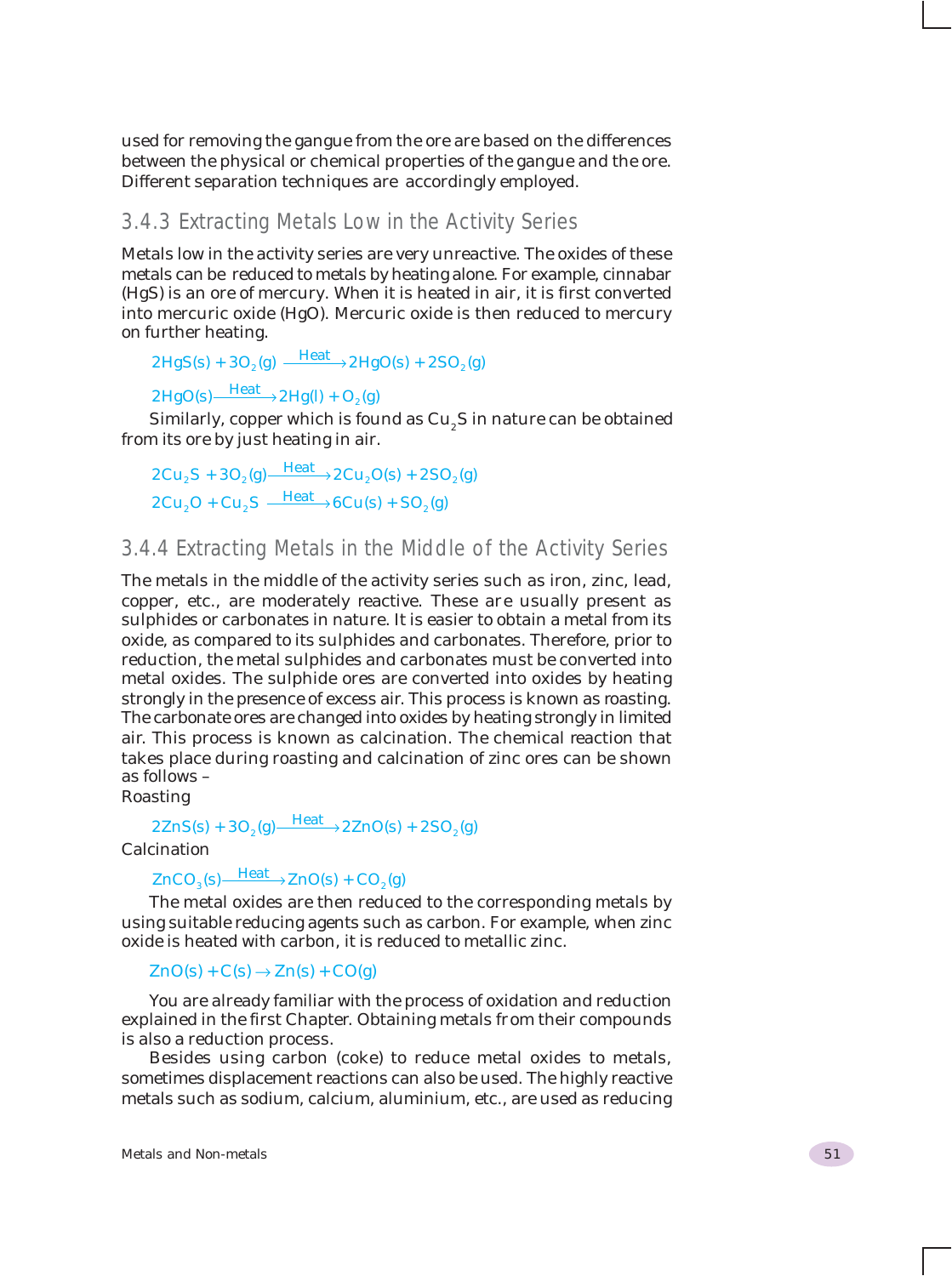agents because they can displace metals of lower reactivity from their compounds. For example, when manganese dioxide is heated with aluminium powder, the following reaction takes place –

### $3\text{MnO}_2(\text{s}) + 4\text{Al}(\text{s}) \rightarrow 3\text{Mn}(\text{l}) + 2\text{Al}_2\text{O}_3(\text{s}) + \text{Heat}$

Can you identify the substances that are getting oxidised and reduced?

These displacement reactions are highly exothermic. The amount of heat evolved is so large that the metals are produced in the molten state. In fact, the reaction of iron(III) oxide (Fe<sub>2</sub>O<sub>3</sub>) with aluminium is used to join railway tracks or cracked machine parts. This reaction is known as the thermit reaction.

 $Fe<sub>2</sub>O<sub>3</sub>(s) + 2Al(s) \rightarrow 2Fe(l) + Al<sub>2</sub>O<sub>3</sub>(s) + Heat$ 

### 3.4.5 Extracting Metals towards the Top of the Activity Series

The metals high up in the reactivity series are very reactive. They cannot be obtained from their compounds by heating with carbon. For example, carbon cannot reduce the oxides of sodium, magnesium, calcium, aluminium, etc., to the respective metals. This is because these metals have more affinity for oxygen than carbon. These metals are obtained by electrolytic reduction. For example, sodium, magnesium and calcium are obtained by the electrolysis of their molten chlorides. The metals are deposited at the cathode (the negatively charged electrode), whereas, chlorine is liberated at the anode (the positively charged electrode). The reactions are –

### At cathode  $Na^+ + e^- \rightarrow Na$ At anode  $2Cl^{-} \rightarrow Cl_{0} + 2e^{-}$

Similarly, aluminium is obtained by the electrolytic reduction of aluminium oxide.

### 3.4.6 Refining of Metals

The metals produced by various reduction processes described above are not very pure. They contain impurities, which must be removed to obtain pure metals. The most widely used method for refining impure metals is electrolytic refining.

*Electrolytic Refining:* Many metals, such as copper, zinc, tin, nickel, silver, gold, etc., are refined electrolytically. In this process, the impure metal is made the anode and a thin strip of pure metal is made the cathode. A solution of the metal salt is used as an electrolyte. The apparatus is set up as shown in Fig. 3.12. On passing the current through the electrolyte, the pure metal from the anode dissolves into the electrolyte. An equivalent amount of pure



Cathode

*Electrolytic refining of copper. The electrolyte is a solution of acidified copper sulphate. The anode is impure copper, whereas, the cathode is a strip of pure copper. On passing electric current, pure copper is deposited on the cathode.*

Anode

Acidified copper sulphate

solution Tank Impurities (anode mud)

*Figure 3.11 Thermit process for joining railway tracks*

Key

 $Cu<sup>2</sup>$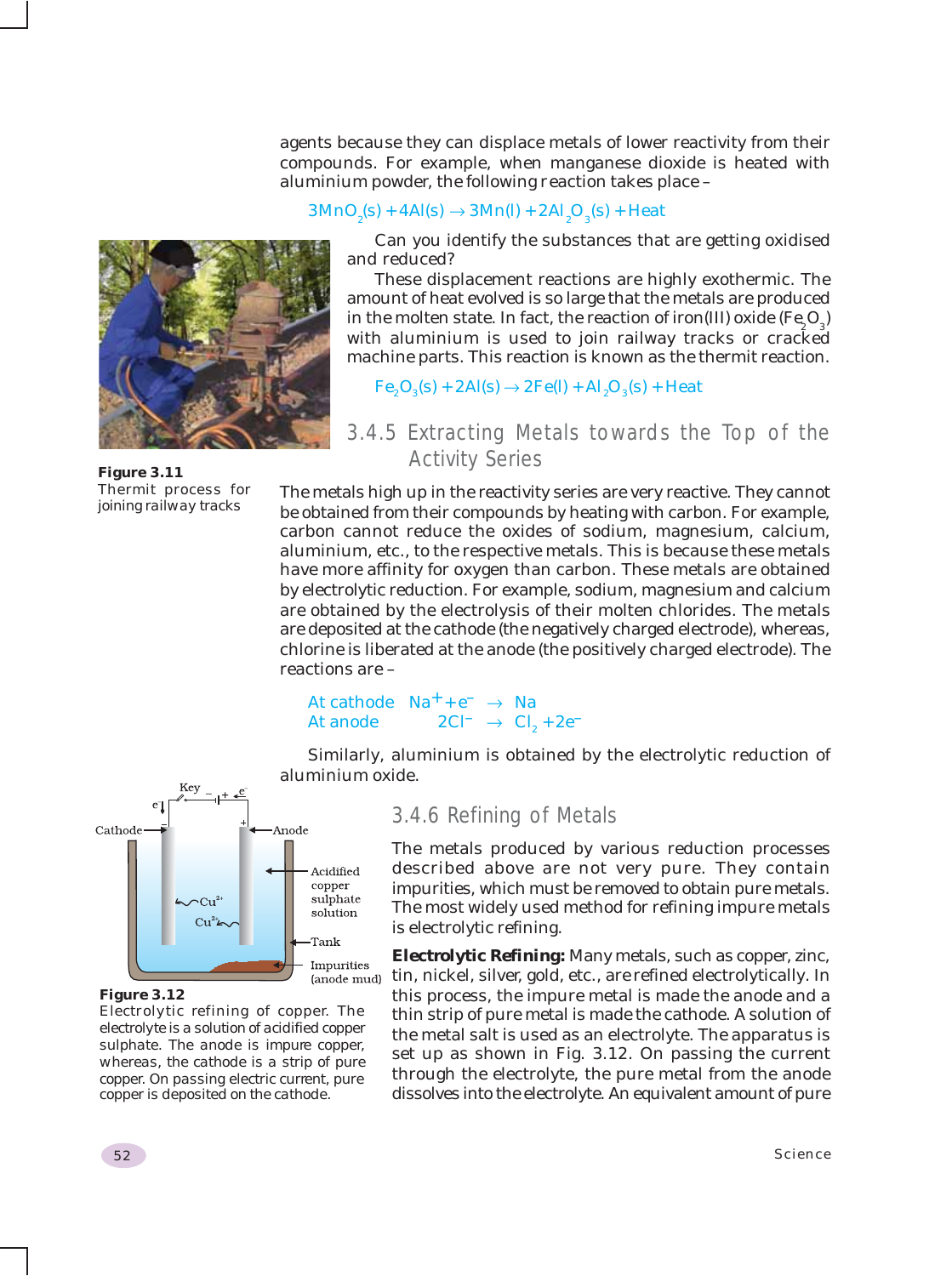metal from the electrolyte is deposited on the cathode. The soluble impurities go into the solution, whereas, the insoluble impurities settle down at the bottom of the anode and are known as anode mud.

# 1. Define the following terms. QUESTIONS ?

- (i) Mineral (ii) Ore (iii) Gangue 2. Name two metals which are found in nature in the free state.
- 3. What chemical process is used for obtaining a metal from its oxide?

### 3.5 CORROSION

You have learnt the following about corrosion in Chapter 1 –

- Silver articles become black after some time when exposed to air. This is because it reacts with sulphur in the air to form a coating of silver sulphide.
- Copper reacts with moist carbon dioxide in the air and slowly loses its shiny brown surface and gains a green coat. This green substance is copper carbonate.
- Iron when exposed to moist air for a long time acquires a coating of a brown flaky substance called rust.

Let us find out the conditions under which iron rusts.

### Activity 3.14

- $\blacksquare$  Take three test tubes and place clean iron nails in each of them.
- Label these test tubes A, B and C. Pour some water in test tube A and cork it.
- Pour boiled distilled water in test tube B, add about 1 mL of oil and cork it. The oil will float on water and prevent the air from dissolving in the water.
- **Put some anhydrous calcium chloride in** test tube C and cork it. Anhydrous calcium chloride will absorb the moisture, if any, from the air. Leave these test tubes for a few days and then observe (Fig. 3.13).

You will observe that iron nails rust in test tube A, but they do not rust in test tubes B and C. In the test tube A, the nails are exposed to both air and water. In the test tube B, the nails are exposed to only water, and the nails in test tube C are exposed to dry air. What does this tell us about the conditions under which iron articles rust?



#### *Figure 3.13*

*Investigating the conditions under which iron rusts. In tube A, both air and water are present. In tube B, there is no air dissolved in the water. In tube C, the air is dry.*

Metals and Non-metals 53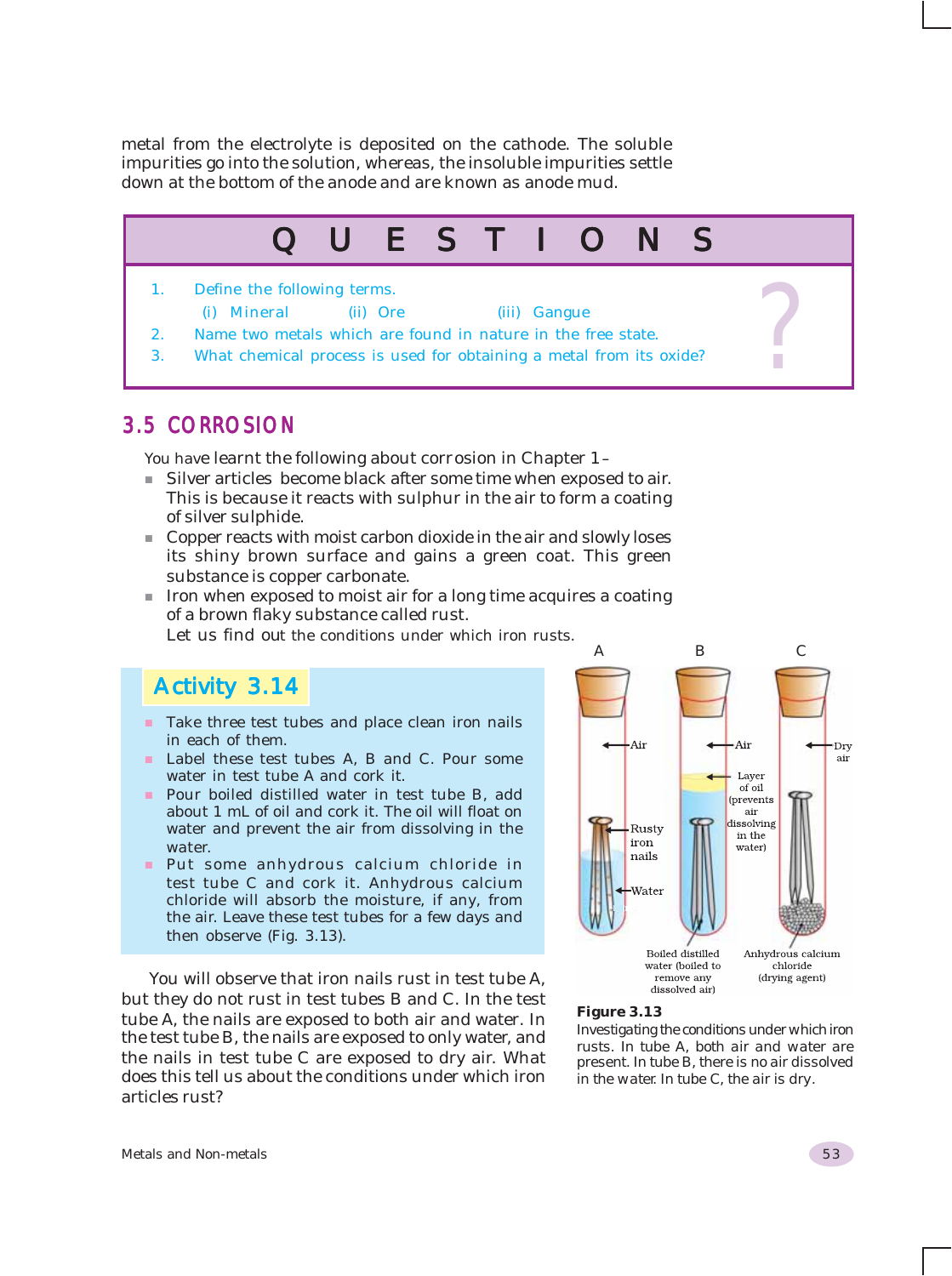### 3.5.1 Prevention of Corrosion

The rusting of iron can be prevented by painting, oiling, greasing, galvanising, chrome plating, anodising or making alloys.

Galvanisation is a method of protecting steel and iron from rusting by coating them with a thin layer of zinc. The galvanised article is protected against rusting even if the zinc coating is broken. Can you reason this out?

Alloying is a very good method of improving the properties of a metal. We can get the desired properties by this method. For example, iron is the most widely used metal. But it is never used in its pure state. This is because pure iron is very soft and stretches easily when hot. But, if it is mixed with a small amount of carbon (about 0.05 %), it becomes hard and strong. When iron is mixed with nickel and chromium, we get stainless steel, which is hard and does not rust. Thus, if iron is mixed with some other substance, its properties change. In fact, the properties of any metal can be changed if it is mixed with some other substance. The substance added may be a metal or a non-metal. An alloy is a homogeneous mixture of two or more metals, or a metal and a nonmetal. It is prepared by first melting the primary metal, and then, dissolving the other elements in it in definite proportions. It is then cooled to room temperature.

Pure gold, known as 24 carat gold, is very soft. It is, therefore, not suitable for making jewellery. It is alloyed with either silver or copper to make it hard. Generally, in India, 22 carat gold is used for making ornaments. It means that 22 parts of pure gold is alloyed with 2 parts of either copper or silver.



More to Know!

*Iron pillar at Delhi*

**Example 10**<br>
Fune gold, known as 24 carat gold, is very soft. It is, therefore, not suitable for making<br>
jewellery, It is alloyed with either silver or copper to make it hard. Cenerally, in India,<br>
22 carat gold is used If one of the metals is mercury, then the alloy is known as an amalgam. The electrical conductivity and melting point of an alloy is less than that of pure metals. For example, brass, an alloy of copper and zinc (Cu and Zn), and bronze, an alloy of copper and tin (Cu and Sn), are not good conductors of electricity whereas copper is used for making electrical circuits. Solder, an alloy of lead and tin (Pb and Sn), has a low melting point and is used for welding electrical wires together.

#### **The wonder of ancient Indian metallurgy**

The iron pillar near the Qutub Minar in Delhi was built more than 1600 years ago by the iron workers of India. They had developed a process which prevented iron from rusting. For its quality of rust resistance it has been examined by scientists from all parts of the world. The iron pillar is 8 m high and weighs 6 tonnes (6000 kg).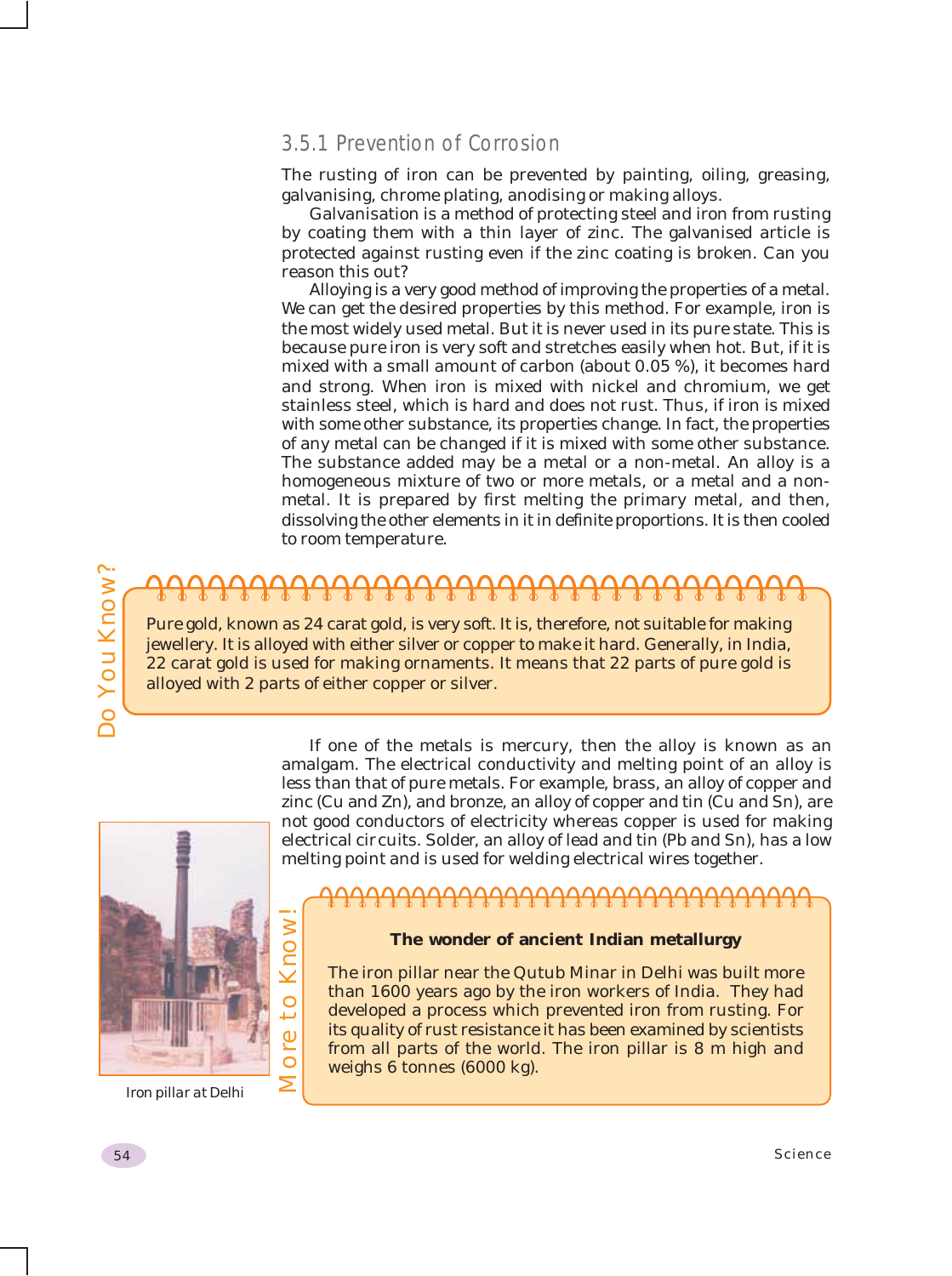|    |                                                                                         |             | UESTIONS  |  |               |  |  |  |  |  |
|----|-----------------------------------------------------------------------------------------|-------------|-----------|--|---------------|--|--|--|--|--|
| 1. | Metallic oxides of zinc, magnesium and copper were heated with the<br>following metals. |             |           |  |               |  |  |  |  |  |
|    | <b>Metal</b>                                                                            | <b>Zinc</b> | Magnesium |  | <b>Copper</b> |  |  |  |  |  |
|    | Zinc oxide<br><b>Magnesium oxide</b><br>Copper oxide                                    |             |           |  |               |  |  |  |  |  |
|    | In which cases will you find displacement reactions taking place?                       |             |           |  |               |  |  |  |  |  |
| 2. | Which metals do not corrode easily?                                                     |             |           |  |               |  |  |  |  |  |
| 3. | What are alloys?                                                                        |             |           |  |               |  |  |  |  |  |

### What you have learnt

- Elements can be classified as metals and non-metals.
- Metals are lustrous, malleable, ductile and are good conductors of heat and electricity. They are solids at room temperature, except mercury which is a liquid.
- Metals can form positive ions by losing electrons to non-metals.
- Metals combine with oxygen to form basic oxides. Aluminium oxide and zinc oxide show the properties of both basic as well as acidic oxides. These oxides are known as amphoteric oxides.
- Different metals have different reactivities with water and dilute acids.
- A list of common metals arranged in order of their decreasing reactivity is known as an activity series.
- Metals above hydrogen in the Activity series can displace hydrogen from dilute acids.
- A more reactive metal displaces a less reactive metal from its salt solution.
- Metals occur in nature as free elements or in the form of their compounds.
- The extraction of metals from their ores and then refining them for use is known as metallurgy.
- An alloy is a homogeneous mixture of two or more metals, or a metal and a non-metal.
- The surface of some metals, such as iron, is corroded when they are exposed to moist air for a long period of time. This phenomenon is known as corrosion.
- Non-metals have properties opposite to that of metals. They are neither malleable nor ductile. They are bad conductors of heat and electricity, except for graphite, which conducts electricity.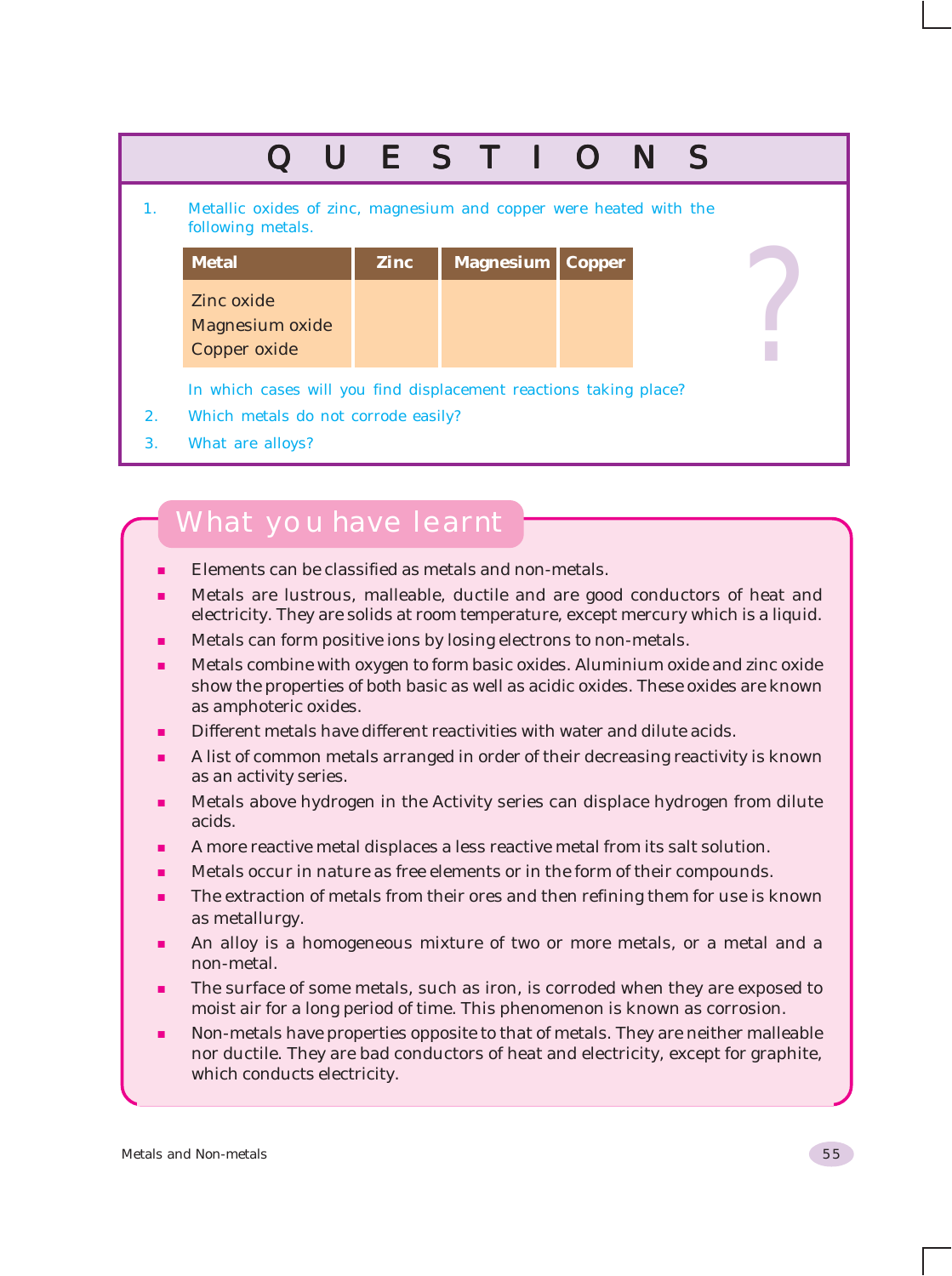- Non-metals form negatively charged ions by gaining electrons when reacting with metals.
- Non-metals form oxides which are either acidic or neutral.
- Non-metals do not displace hydrogen from dilute acids. They react with hydrogen to form hydrides.

## EXERCISES

- 1. Which of the following pairs will give displacement reactions?
	- (a) NaCl solution and copper metal
	- (b) MgCl<sub>2</sub> solution and aluminium metal
	- (c)  $\text{FeSO}_4$  solution and silver metal
	- (d)  $AgNO<sub>3</sub>$  solution and copper metal.
- 2. Which of the following methods is suitable for preventing an iron frying pan from rusting?
	- (a) Applying grease
	- (b) Applying paint
	- (c) Applying a coating of zinc
	- (d) All of the above.
- 3. An element reacts with oxygen to give a compound with a high melting point. This compound is also soluble in water. The element is likely to be
	- (a) calcium
	- (b) carbon
	- (c) silicon
	- (d) iron.
- 4. Food cans are coated with tin and not with zinc because
	- (a) zinc is costlier than tin.
	- (b) zinc has a higher melting point than tin.
	- (c) zinc is more reactive than tin.
	- (d) zinc is less reactive than tin.
- 5. You are given a hammer, a battery, a bulb, wires and a switch.
	- (a) How could you use them to distinguish between samples of metals and non-metals?
	- (b) Assess the usefulness of these tests in distinguishing between metals and non-metals.
- 6. What are amphoteric oxides? Give two examples of amphoteric oxides.
- 7. Name two metals which will displace hydrogen from dilute acids, and two metals which will not.